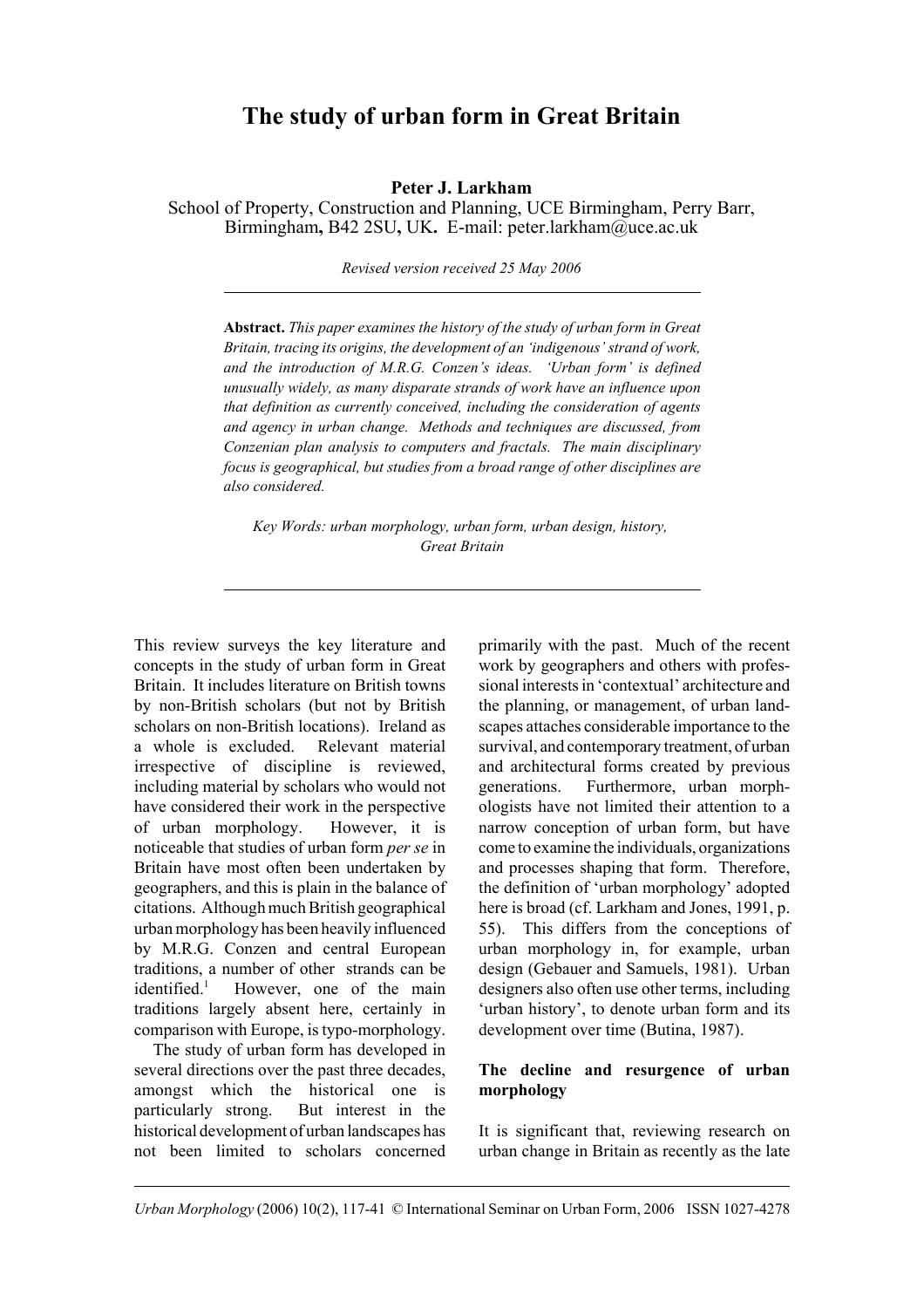1980s, Fielding and Halford (1990, p. 10) should draw attention to the relative lack of research on the physical form of cities. This seems to have been unduly pessimistic in the light of more recent developments, but did accurately reflect a decline in the amount of work, and in perceptions of the relevance of that work, in the 1960s and 1970s.

The history of geographical urban morphology during the first half of the twentieth century, and its diverse research traditions, have been the subject of substantial inquiry (Slater, 1990a; Whitehand, 1981a, 1987a,b, 2001a), although much of this work has been concerned with the urban morphogenetic tradition and the central role played in it by M.R.G. Conzen. There is, however, what could be termed an 'indigenous British geographical tradition' dealing with the concepts of 'urban morphology', 'urban form' and 'townscape'. Noteworthy amongst those working in this tradition is R.E. Dickinson, although his comparative surveys are largely morphographic (e.g. of East Anglian towns: Dickinson, 1934).

During the Second World War and immediate post-war years a new approach to the urban landscape became evident in British architectural and planning thought, with the coining and promotion of the term 'townscape' (cf. Bandini, 1992). The term 'urban landscape' was used in the prominent journal *Architectural Review* in 1944, and its editors were using 'townscape' in 1949 (Erten, 2004). Gordon Cullen developed 'townscape' as a visual analytical tool, using sketches and informative captions, first in a series of illustrated reports in the *Architectural Review* (of which he was Assistant Editor, Art) and then a book which has remained a classic text in urban design (Cullen, 1949, 1961). The town planner Thomas Sharp used a different conception of 'townscape': it was 'a way of looking', a broader interconnected approach to urban landscape than Cullen's snapshots (Sharp, 1968, chapter 3).

The 'indigenous' geographical urban morphologists were quick to adopt these terms. However, they were less interested in conceptualizations of process than in description and classification, exemplified by Smailes's characterizations of present townscapes in broad terms, based on rapid reconnaissance surveys (Smailes, 1955) or Stedman's descriptive approach to Birmingham's urban landscape (Stedman, 1958). Thurston undertook a wide-ranging morphological study of St Albans, but his published paper gave little weight to his data on the building fabric (Thurston, 1953; compare with Slater's plananalysis, 1998). Urban landscapes were often seen almost solely in terms of the land uses that they contained (e.g. House and Fullerton, 1955). This led to contemporary criticism of this approach as neglecting the inherent dynamism and producing 'merely a synoptic study of a town at a particular time with little or no reference to the forces at work within and without the town which may cause its condition to change' (this from an Australian: King, 1962, p. 280). Townscape was used virtually as a synonym for 'urban landscape' (see Johns, 1965: a geographical study but with artistic influence); it was generally a subject for objective measurement and analysis rather than, as for the urban designer, an analytical approach involving value judgements. The indigenous non-Conzenian tradition still persists, although more recent papers are clearly informed by theoretical development (Carter, 1990; Gordon, 1990).

During these years, however, serious scholars – from any discipline or profession – were few, and they produced few publications – whether merely descriptive or more analytical. Conzen's own work, particularly the landmark monograph on the town-plan analysis of Alnwick (Conzen, 1960), were rich in concepts. Some of these have been further developed in terms of detailed plan analysis (see below). His papers on city-centre form (1962), historical townscapes and historicity (1966, 1975) also spurred many developments. Even so, the number of 'Conzenian' morphologists has, strictly speaking, been small. The key characteristics of what has become known as the 'Conzenian school' have been described by Whitehand (2001a).

In the later 1960s and early 1970s, research on urban form was less susceptible than many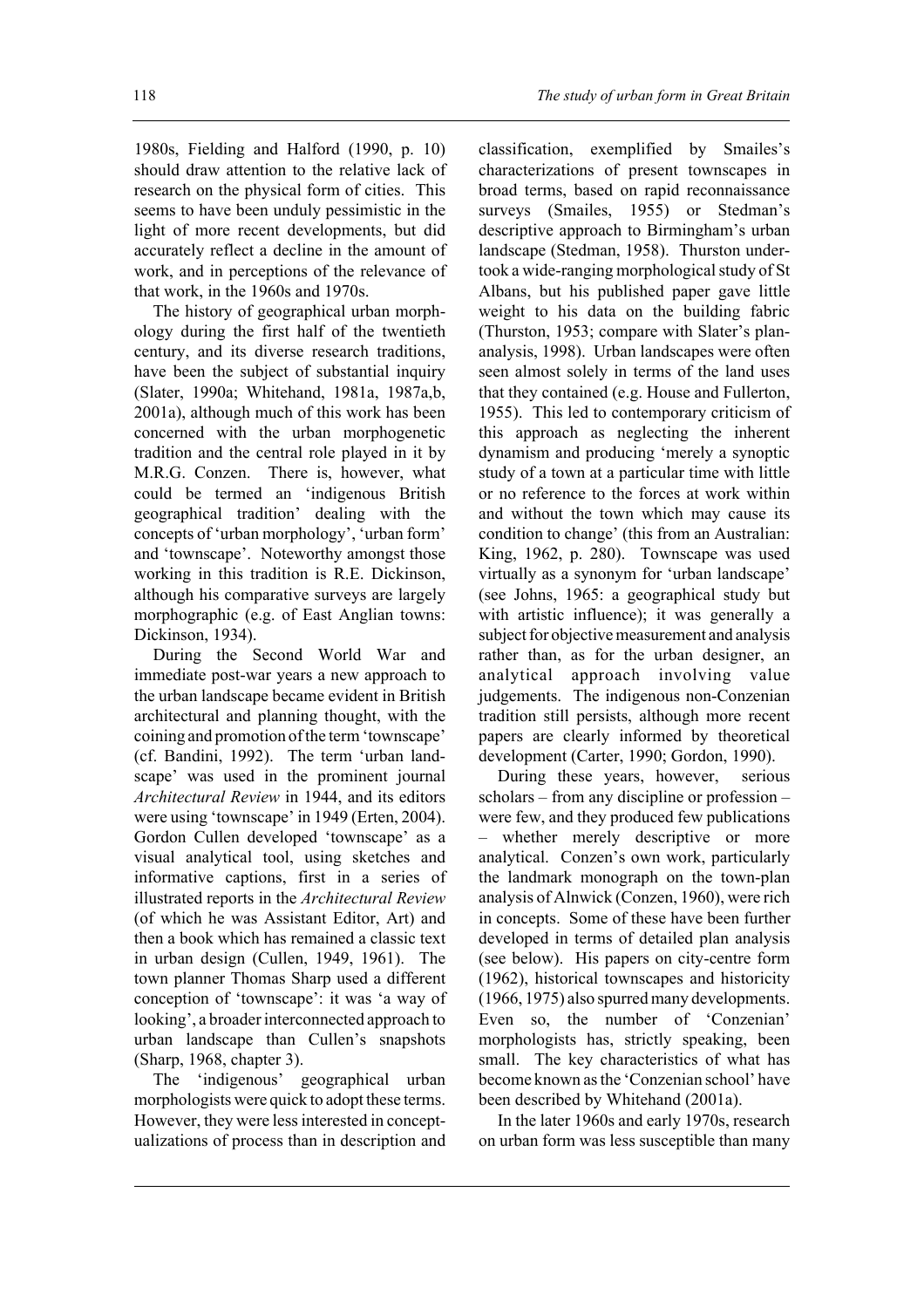branches of geography to the 'quantitative revolution'. Nevertheless, this was a period when various quantitative methods were developed (although some, despite their titles, appear peripheral in their application to urban form: e.g. Grimshaw *et al*., 1970). Studies employing them were largely morphographic, describing physical forms rather than analysing their origins and development. They were largely ahistorical, even when they considered the survival and distribution of historical buildings (Davies, 1968). At this period concepts based on economics and the study of land-use patterns were developed in the United States and widely diffused. Davies's 1968 paper used Welsh examples to link form with changing land use. However, the perspective of the urban geographers who adopted these concepts was 'morphological only in its concern with land-use patterns: town plan and building form were generally treated only as land-use containers, if considered at all' (Whitehand, 1987a, p. 255). The number of researchers with a historical perspective on urban form grew only very slowly. Yet some relevant work was being done in other disciplines, including urban history and archaeology (Barley, 1976). Aston and Bond (1976), though now better-known in archaeology, were originally Birmingham historical geographers in the tradition of Harry Thorpe. By 1970 urban morphology was characterized by Carter as having long been a 'barren outpost of urban geography' requiring rescue (Carter, 1970, p. 76). Fourteen years later, his view had apparently not changed greatly, for he regarded the subject as having been

largely unaffected by those changing or shifting paradigms which supposedly have dominated geographical methodology. Quantitative analysis merely brushed ineffectually the periphery of morphological studies, while the present destruction of buildings is seen not in terms of its welfare consequences but rather in its impact on the cultural inheritance. More recent considerations of the structure of socio-political systems and their determinant organisation of space have again had little impact other than

on the most general of scales (Carter, 1984, p. 145).

Although publications dealing with the physical form of urban areas became more evident during the 1980s, they formed only 12 per cent of geographical papers on the internal structure of cities in the middle of the decade (Whitehand, 1986). In Britain, the major focus of geographical exploration of urban landscapes had, by then, become the Urban Morphology Research Group in the School of Geography at the University of Birmingham, with its focus on the Conzenian morphological tradition. This has since been referred to as the 'British school' (Moudon, 1997); although this under-emphasizes the contributions of those working outside this tradition. British urban designers and 'contextual' architects, occasionally spurred on by the interventions of Prince Charles (HRH the Prince of Wales, 1989), became increasingly aware of the significance of urban history and urban form in designing future urban landscapes (Lowndes and Murray, 1988: Murray was later President of the Royal Town Planning Institute). The founding of a range of urban design journals in the 1990s (including *Urban Design International* and the *Journal of Urban Design*) has, however, meant that work with a morphological element has often been given a design focus to achieve publication in such journals (e.g. Larkham, 2004a; O'Brien, 1997). Likewise, there has been an increase in the applications of information technology to morphological concerns, again developed by scholars from different traditions and published in different journals (prominent amongst which is *Environment and Planning B: Planning and Design*). Geographical urban morphologists remain a small interest group, and publications by its members are increasingly being found in urban history, cultural geography, urban planning and related subject areas.

### **Directions of research**

A number of current lines of research on urban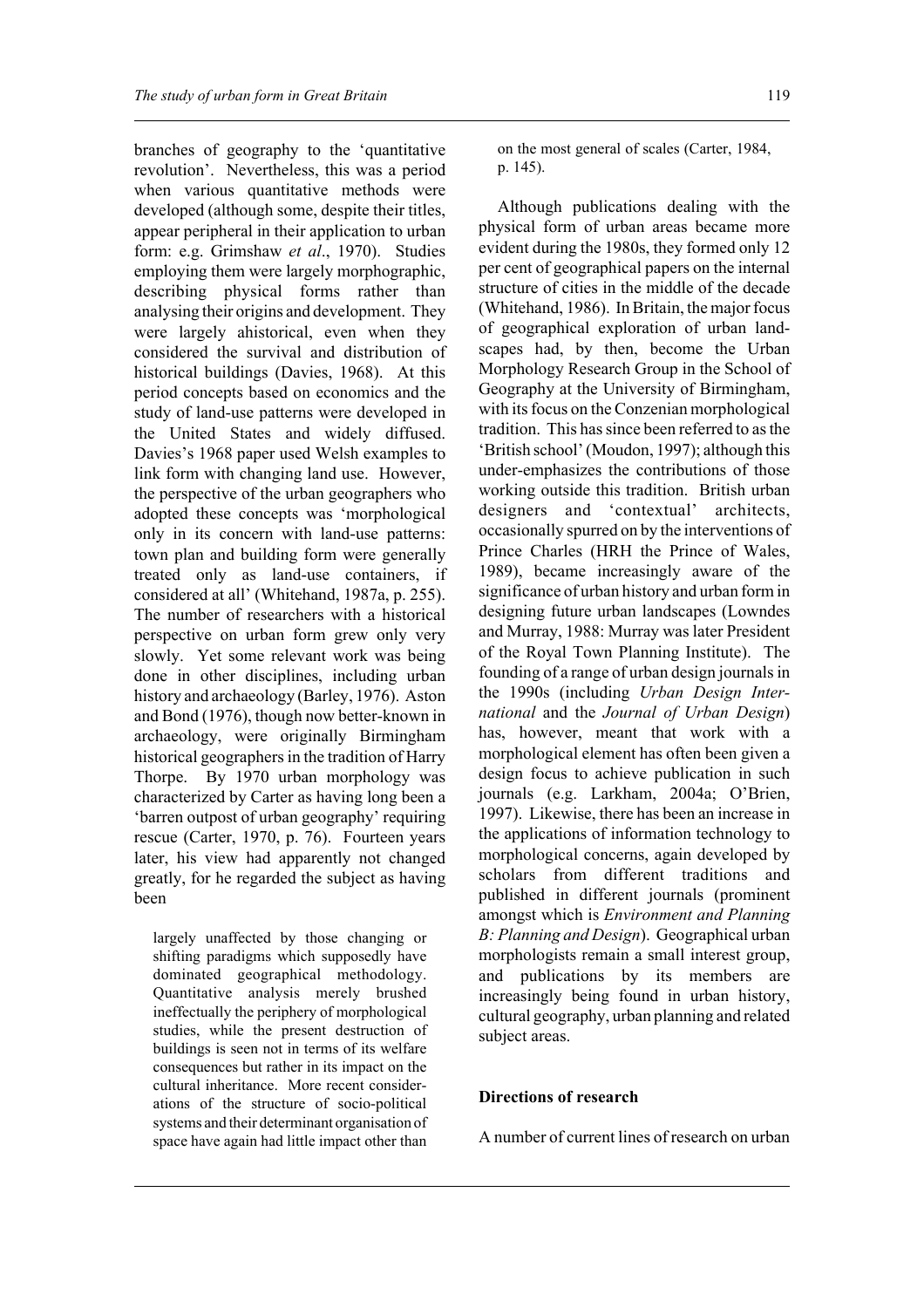form by geographers stem directly or indirectly from Conzen's ideas. Three of the most important are concerned with the nature and amounts of urban landscape change, especially viewed over long time spans, and thus generally focused on historic towns; the agents involved in the process of change; and the management of that change. The second and third are significant extensions of the German morphological tradition. In all cases there is a concern with features in the urban landscape that have been created by previous generations.

## *The origin, form and change of historical towns*

The first of these lines of research is building directly upon the concern for history, through the analysis of historical, usually medieval, towns. There is a long tradition of study of British medieval towns, which has included descriptions of regular street patterns; some of this work has detailed archaeological and historical origins (eg Hope, 1909, on Ludlow; most recently Creighton and Higham, 2005, on urban walls); others are more general and comparative (Hughes and Lamborn, 1923, especially chapter 2; Tout, 1917; more recently in this tradition, Aston and Bond, 1976). There are few true comparative studies of medieval town plans (for a rare exception see Whitehand and Alauddin, 1969). Baker and Holt (2004) give a detailed comparative study of medieval Gloucester and Worcester , focusing on the impact of the church in shaping these growing centres. Theirs is a multi-disciplinary perspective, well informed by morphological studies. Further, some large-scale regional reviews (Lilley, 1995, 1999a) and contributions to the *Cambridge urban history of Britain* (Dyer and Slater, 2000; Palliser *et al*., 2000; Slater, 2000) have allowed useful comparisons of processes of morphogenesis.

A combination of historical documentation and plan analysis is leading to a more thorough understanding of the development of current urban landscapes (Conzen, 1988).<sup>2</sup> In

particular, the practices of medieval town planning have been examined in detail by using, for example, the relative sizes and shapes of individual plots (or burgages) as clues to successive phases of planning (Slater, 1981), and by studying the differences between apparent ideal and reality in the layout of towns (see below). A key finding from such detailed analysis is that a much larger number of English towns than may previously have been realized have complex, 'composite', town plans. These are composed of plan units reflecting separate periods or origins of development. Comparative study may also be able to determine similarities in form and process between towns, thus allowing informed extrapolation about process (Slater, 1990b).

Some of the towns that have been studied in this way are not commonly perceived as being of historical interest. Their medieval features may have been largely destroyed by industrialera growth, as was the case with Wolverhampton and Doncaster (Slater 1986a, 1989). Some of this work allows re-interpretation of problematic historical and archaeological issues, such as Lilley's study of medieval Coventry (1994) and its missing castle, and of the relatively recent concept of urban design as applied to medieval towns (Lilley, 1998c, 1999c). Ludlow has long been seen as an exemplar of medieval planning (from Hope, 1909, onwards), and its successive re-analyses have done much to elucidate the details of planning, form and process (Conzen, 1975, 1988, 2004; Slater, 1988, 1990b) (although this body of work is rarely featured in publications on urban landscapes by urban historians: cf. Rowley, 2001; Waller, 2000). There has also been a significant recent debate on the issue of orthogonality in medieval planning (Lilley, 1998a, 1999b; Slater, 1999).

Plan analysis, including metrological analysis of plot patterns, has been used for villages (Lockhart, 1980; Sheppard, 1974) and for broader comparative surveys of rural settlement form (Roberts, 1987). However, its use in this context has generally been less sophisticated, and less use has been made of the range of morphological concepts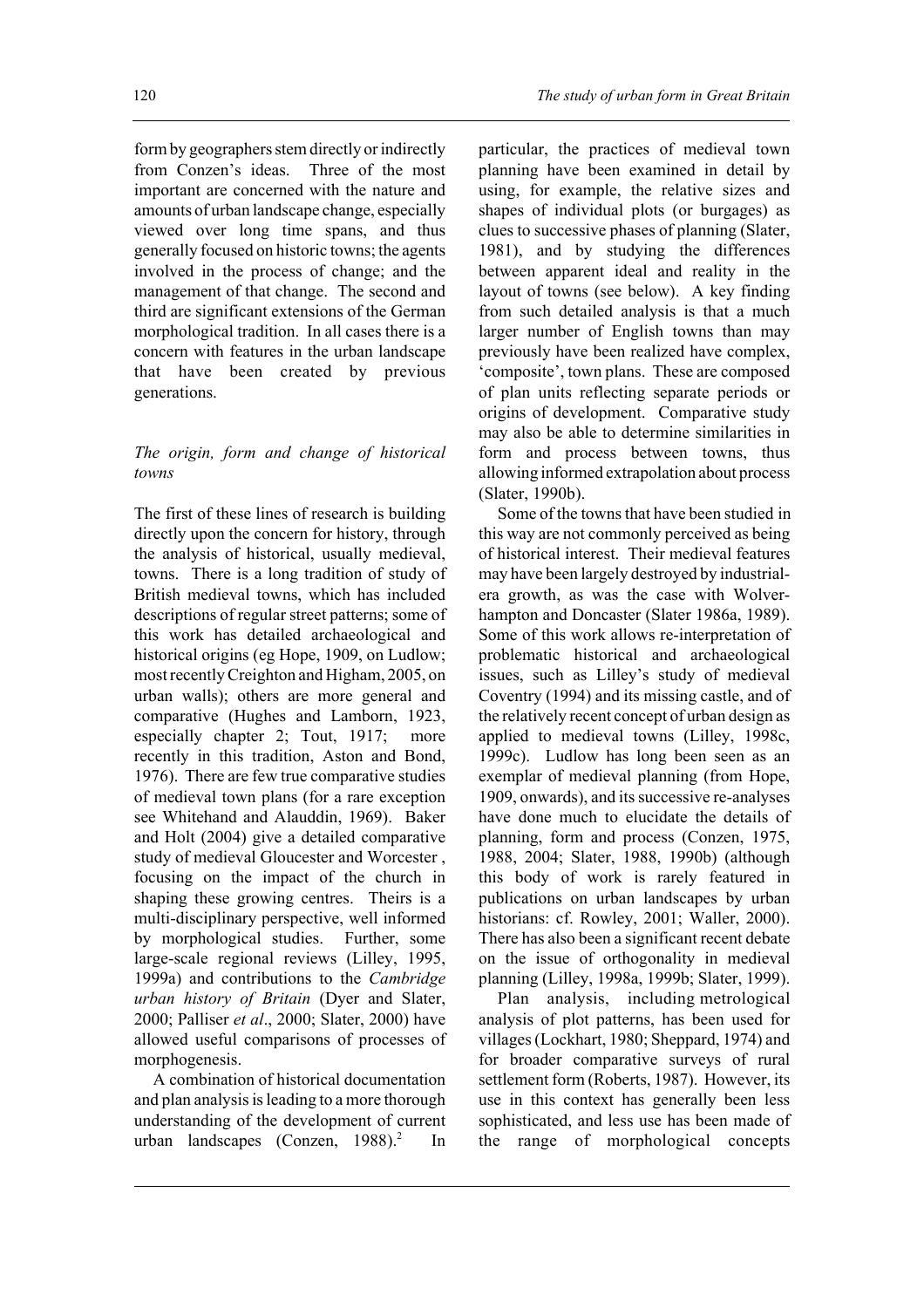developed in urban contexts.

This form of analysis has been (more or less) adopted by non-geographers (Bassett, 1980-1; Brookes and Whittington, 1977; Scrase, 1989). However, on close examination the historico-geographical details of some of these analyses have been questioned (Slater, 1986b). In fact the series of studies of Lichfield (Bassett, 1980-1; Thorpe, 1954; Slater, 1986b) clearly demonstrates increasing sophistication of approaches and interpretations. Once more, as with Ludlow, such debate usefully explores issues of technique and interpretation, to the benefit of both the detailed understanding of individual places and methodology.

#### *Agents and agency in urban landscape change*

In the second major line of research, the study of urban landscapes has been linked more explicitly to the types of agents and the specific organizations and individuals responsible for their creation. 'Each pursues particular goals, the nature of which can result in conflict over the form of the built environment. It is important therefore to understand the motives underlying the behaviour of these key agents' (Pacione, 1991, p. 162). This focus on process is a significant development in morphology. Much of this research has focused on the industrial-era city. A significant amount of relevant work has also been undertaken by urban historians.

The developing research on medieval towns has built on documentary research (for example Beresford's classic documentary study of the creation of new towns, 1967) to explore the impacts on urban form of landowners including the Church (Slater, 1987, on medieval episcopal planning; 1996, 1998, on the Benedictines) and aristocratic families (Lilley, 1998b, 2001). Lilley (2002) has also set British medieval urban form in a wider European historical and cultural context.

Some significant work by historians on the development of towns during the industrial period has shown the impacts of landownership, especially on the conversion of agricultural land to urban use (Hooper, 1985), the detail of particularly suburban development, and its usually small-scale nature – for example proceeding on a field-by-field basis – leading to considerable variation in form and character over space (for example Beresford, 1988; Cannadine, 1980, 1982; Dyos, 1961; Trowell, 1985). Landownership and speculation are enduring themes (Dyos, 1968; Hooper, 1985; Kellett, 1961; Mortimore, 1969; Springett, 1982). The rise of industrial capitalism and the consequent changes in plan, architecture and use in the small Welsh town of Newtown have been examined (Higgins, 1996). Some important studies of particular cities by urban historians have dealt with morphological issues and linked them to a wider economic, social and political history (Rodger, 2001; Youngson, 1966).

More researchers have paid attention to the period since the mid-nineteenth century, when sources permitting detailed building-bybuilding analyses became available in the form of building plans submitted to local authorities (Aspinall and Whitehand, 1980; Rodger, 1981). For the post-1947 period, similar data have been recovered from the records of local authority planning departments (Larkham, 1988b). Using such data sources, reconstructions of urban development of unparalleled detail and completeness have been pieced together, sometimes for quite lengthy periods. However, both the advantages and disadvantages of such data in exploring the production and control of urban form need to be recognized (McNamara and Healey, 1984; Sellgren, 1990). The most recent development, the use of GIS by local planning authorities, has remained little explored in this research context.

Significant work has been carried out using such data in exploring decision-making processes, although Whitehand (1977, p. 402) points out the need for circumspection in assessing the results of these explorations because of the illusive nature of the process of decision-making (this problem can, arguably, be minimized given the detailed data sources just discussed, and the more flexible humanist approach examined below). An early contri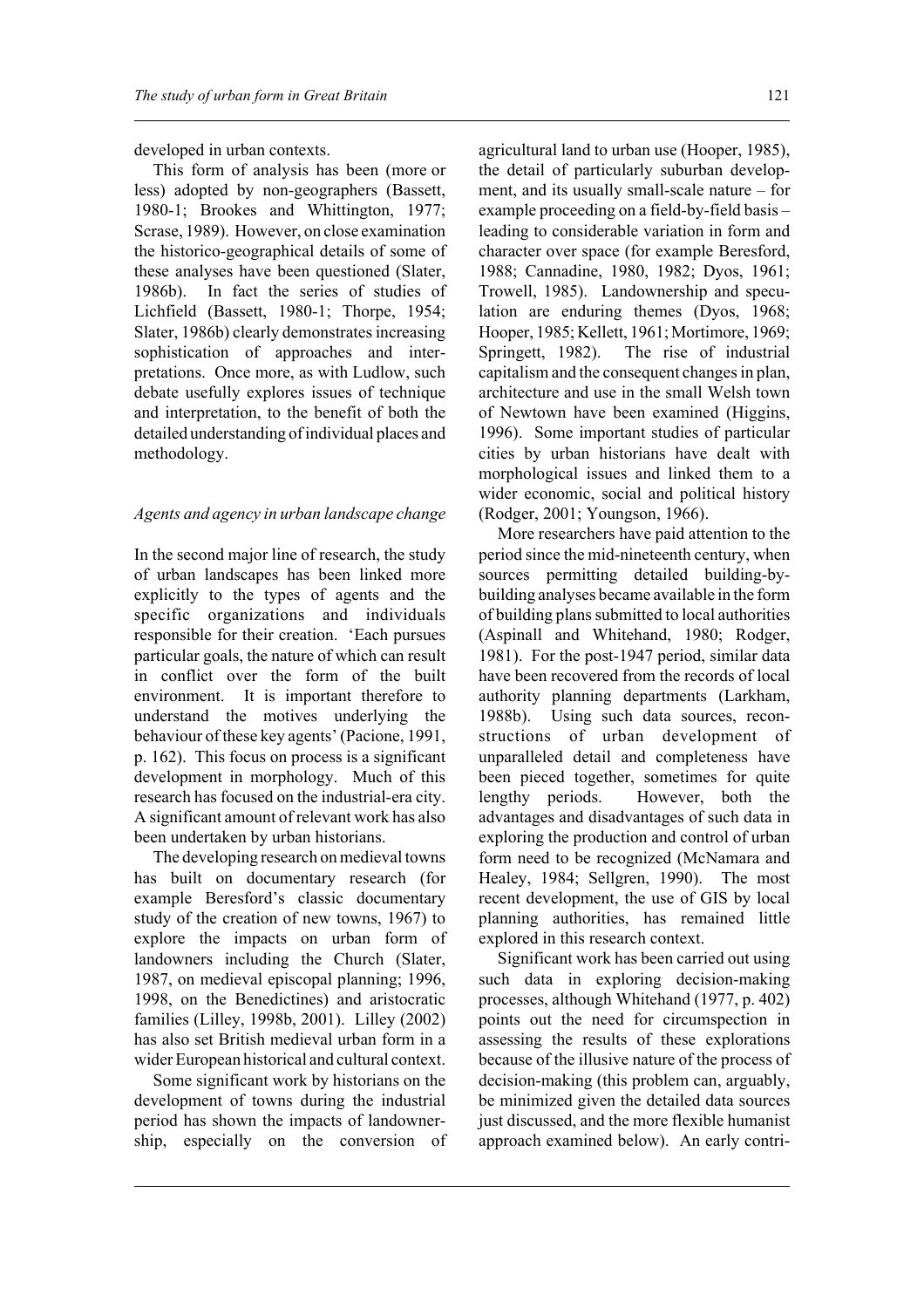bution to this strand was Carter's work on Llandudno (1970). He distinguished between 'primary' decision-making, such as the creation of new planned units, and 'secondary' decision-making, largely concerned with issues of detail.

The range of agents active for commercial development has been explored (Freeman, 1990; Whitehand and Whitehand, 1984), leading to examination of the effects of their characteristics on the urban landscape – for example whether they are based local to, or distant from, a development; or whether speculators are building for their own occupation. Such studies have introduced the concepts of innovation diffusion and distance decay into urban morphology, hitherto found particularly in architectural history, and have also suggested that there is often a geographical link between agents, places, and the nature of physical changes planned and implemented. Other studies have reviewed the place of specific types of agent in the development process, including that of estate agents in residential development (McNamara, 1984) and councillors in the planning decisionmaking process (Witt and Fleming, 1984). Again, in this period, speculative development is a significant theme (Bather, 1976). This identification and examination of agents of change in relation to the development process led to the classification of agents as 'direct' (e.g. owners, architects, developers) and 'indirect' (e.g. local planning authorities, interested third parties) (Larkham, 1988a, p. 150). Many of the indirect agents are considered further under the heading of landscape management. Some have been shown to have significant influence on the urban landscape, as in McDonald's study of the Scottish Development Agency (1984) or Bentley's comments on 'bureaucratic patronage' (1983).

Particularly for residential development, the importance of the stage in the family life cycle has been identified. This is significant in the development of the ornamental villa in the nineteenth-century urban fringe (Slater, 1978) and in decisions to sell all, or parts, of such sites in the late-twentieth century for more

intensive development (a case study is detailed in Whitehand, 1989a). Family influence has also been explored in decisions to alter, or indeed retain in original form, smaller speculative suburban properties (Whitehand and Carr, 2001a). Broader trends in the 'consumers' of residential urban form have also been related to the details of layouts, building types and architecture (Lewis and Wheatley, 1999-2000; Slater, 1978).

Work on residential development has shed more light on the involvement of architects in speculative development. This is true for both mid-nineteenth century terraced housing (Trowell, 1985) and for inter-war suburbia (Whitehand and Carr, 2001a). This detailed work overturns established preconceptions and, indeed, questions the many adverse comments about suburban architecture published by architects.

### *Architecture and style*

Considerable attention has been paid to the architecture of individual buildings and urban areas. This is not only because buildings form one of Conzen's 'form complexes', but also because building style is perhaps the most visible manifestation of the urban landscape. However, the majority of these studies are not of architectural style *per se*, but explore style as a manifestation of the processes of creating form, i.e. the interaction of agents and processes of change – a cultural phenomenon (Larkham and Freeman, 1988; Whitehand, 1984a, b). This can reveal much about the detailed operation of the development control planning system (Punter, 1990, on Bristol offices), particularly in conserved areas (see below).

There have also been some significant publications in architectural history that have explicitly had regard to the broader urban consequences of the architectural forms examined. Amongst these are Muthesius's study of terraced housing (1982) and the exploration of the building processes (of development, construction and decoration) of the Georgian city by Ayers (1998). A concern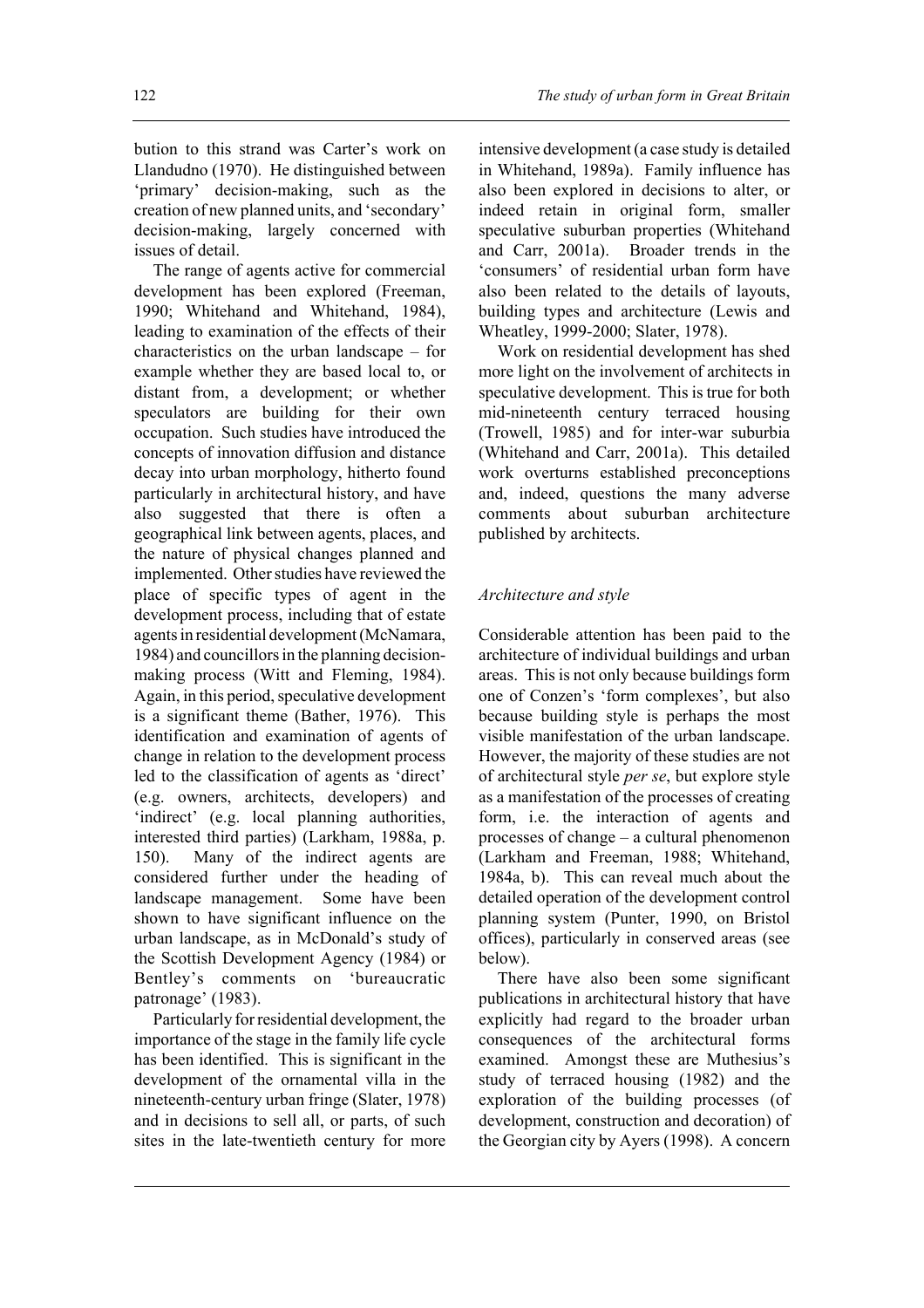for 'paper cities' has led to studies of unrealized urban building projects (Barker and Hyde, 1982; Colvin, 1983) and these shed additional light on agents and processes from (in Colvin's Oxford study) the late-fourteenth century.

### *Ideal and reality*

Explorations of 'paper cities', and the realization from the detailed study of latetwentieth century planning records in particular of the extensive effort that has gone into unbuilt proposals, has led to an interest in the contrast between the 'ideals' of plans and the 'realities' on the ground. This has been explored in relation to towns of medieval origin (Slater, 1987, 1988) where either the plan is known from cartographical or documentary records, or where the ideal (often geometrical or orthogonal) can readily be recognized and reconstructed. In twentiethcentury suburban landscapes, the extent of unrealized proposals is significant, and moreover even approved proposals can take decades to reach fruition, often undergoing significant change in the course of that period (Whitehand, 1990b). In those numerous towns and cities which produced reconstruction plans in the 1940s and 1950s, the gap between planned ideal and reality is almost always great; the lag between vision and construction could again be decades, as with Worcester's City Walls Road (Vilagrasa and Larkham, 1995). The ideal *tabula rasa* plan often required adaptation to elements of a morphological frame (P. Jones, 2004). Many such plans sank virtually without trace (Larkham, 2002). Some of the reasons for these delays, and the differences between ideal and reality, especially with the introduction of modernist ideas, have been explored by planning historians (Bullock, 2002) – and may relate to the processes of transition between one morphological period and the next.

### *Conservation and physical form*

Conservation has been prominent in British

urban morphology not least because of Conzen's own studies of smaller historic towns (including Ludlow, Frodsham and Conway) and his own publications on the 'problem' of conservation (Conzen, 1966, 1975). Recognition of the development of urban landscapes over lengthy periods, and awareness of the unique cultural, social, economic and political influences of distinct periods are fundamental principles of morphology. This allows the urban landscape at any point to be recognized as a palimpsest of the achievements and investments of successive generations (Cherry, 1981; Conzen, 1958, p. 78; Martin, 1968). The survival of relict features in the landscape (Watson, 1959) reflects the changing values of societies, and is an important contribution to character and sense of place. The 'accumulation of relict forms through time becomes one of the fundamental morphological processes of the landscape and in that general sense renders most townscapes historical' (Conzen, 1975, p. 80).

Despite this interest, there have been relatively few studies detailing the changes to physical form resulting from conservation (Larkham, 1988a, b); morphologists have instead largely turned to explore issues of conservation policy and management. This lack of attention is mirrored by the Labour Government's redirection of interest and resources away from conservation *per se*.

#### *Urban landscape management*

The types of detailed data from local authorities have aided greatly a third strand of current geographical research in urban morphology. This is the concern for the planning, or management, of the urban landscape. Processes of decision-making are reconstructed, the agents (where surviving) are interviewed, and management procedures and policies are examined. This type of research merges with work in other disciplines, notably urban planning and design.

Such research has been successfully carried out on commercial cores and residential areas (Freeman, 1988; Larkham, 1988a, b; Vila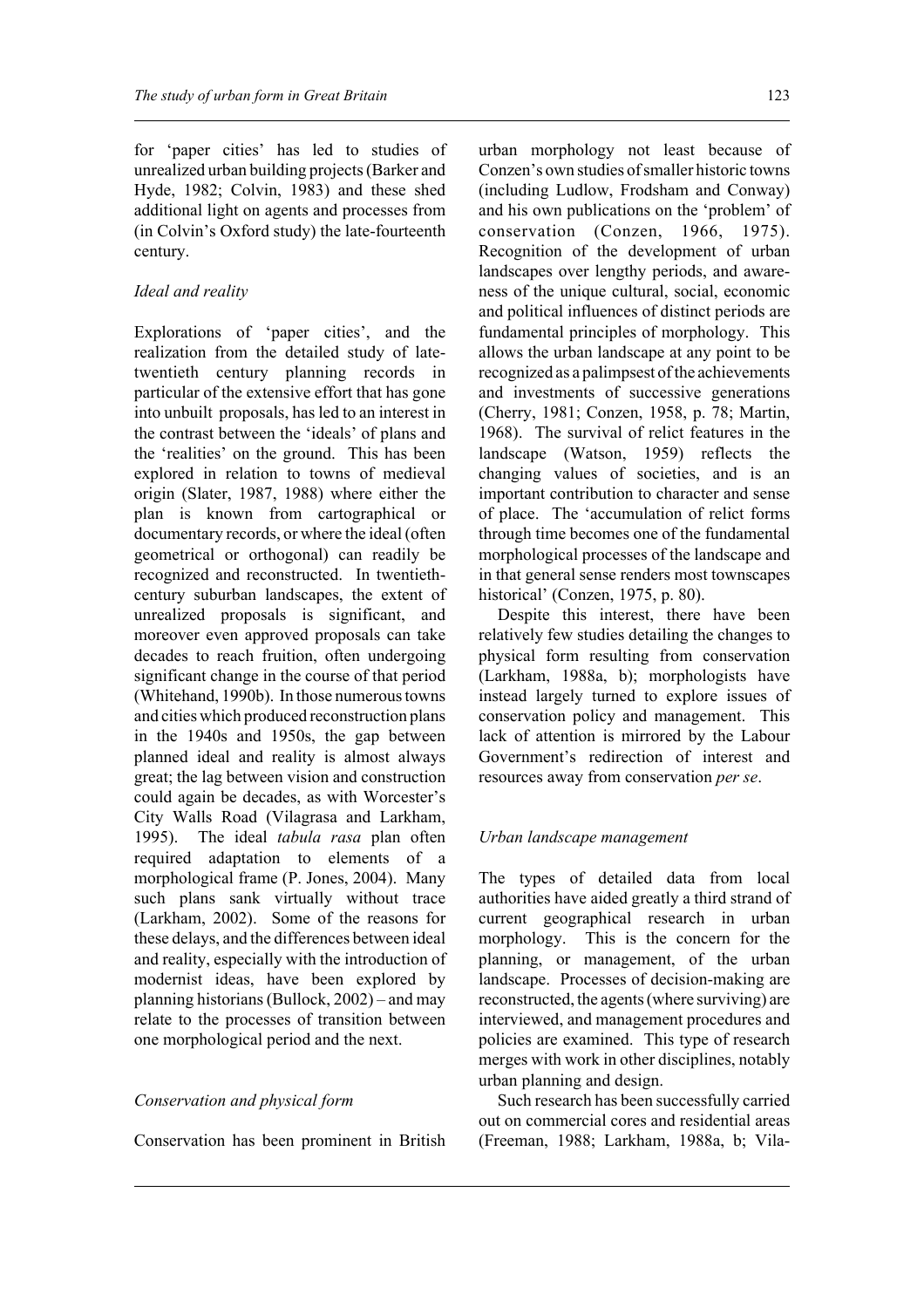grasa, 1990; Whitehand, 1989b, 1990a) and with particular emphasis on conservation (A.N. Jones 1991; Larkham, 1992, 1996). M.R.G. Conzen's pioneering papers dealing with historicism and conservation (1958, 1966, 1975) have been re-appraised (Larkham, 1990b). Recent work has focused on suburbs, particularly those developed in the inter-war period, and has followed their use and adaptation through to the present day (much of this work is summarized in Whitehand and Carr, 2001b) and their conservation (Larkham, 2004b). Less academic and more applied have been a small number of detailed morphological (but largely descriptive) studies which are used to underpin a range of planning policies (for example, Rock Townsend, 1990). Likewise, there are detailed case studies focusing more on policy than on form *per se* (of which an example is Gordon, 1982).

An issue that has become of increasingly critical significance to any such management in recent years is the relationship between new development and existing urban landscapes. Research on urban landscape conservation is one aspect of a heightened concern for buildings inherited from past periods. A significant part of this concern stems from dissatisfaction with the physical forms, especially the buildings, that have been produced in the twentieth century (cf. Esher, 1981). A common policy reaction is for planning authorities to carry out 'character assessments' of their conservation areas, and these are often heavily morphological (cf. Larkham and Jones, 1993a, pp. 133-4); but few have been widely available until the recent advent of web-based publication.

In terms of production and management, the urban environment has increasingly become controlled by large-scale developers and public bodies. The large areas and large complexes that they create both privatize space (sometimes formerly public space) and make people feel irrelevant. People have less sense of control over their homes, neighbourhoods and cities than when they lived in slower-growing, locally-focused communities. The realization of this led a team of urban designers to produce a heavily-illustrated manual for

designers, strongly rooted in an awareness of urban form (Bentley *et al*., 1985).

The processes of production are shaped by legal control and administrative systems, including the current UK town and country planning system. These control the activities of all agents of change (assuming, of course, that all development is legal). Yet the nature and impact of legislation and control have rarely been directly studied (Gaskell, 1983; Rodger, 1979a) and have formed the focus of a recent ISUF Working Party (Larkham, 2001). While it may be a truism to assert that 'planning does make a difference to urban form', a recent study of this title based particularly on Scottish evidence reveals some interesting findings. Planning maintains tight control over new housing, yet there is an overreliance on 'windfall' (i.e. unplanned) sites. There is an over-supply of business land. The most significant developments were not contained in statutory development plans. The centralized planning system had a strong influence on major urban form decisions (Bramley and Kirk, 2005).

Other criticisms have been directed at development control systems, for example in Chelmsford (Hall, 1990). Hall contends that a major problem in Great Britain is the failure of planning authorities to formulate explicit objectives for the design of different parts of urban areas. He also feels that the process of making local development plans allows insufficient consideration of urban form and design issues (Hall, 2000). In similar vein, Whitehand (1992a) concludes that, at the scale of the British streetscape, governmental influence is often less today than that of major nineteenth-century estate owners exercising control over the development of their land. Planning authorities are largely reacting to proposals whose formulation and initiation are outside their control. Unlike major nineteenthcentury landowners, local planning authorities in Great Britain plan specific landscapes only rarely. In response to specific proposals they seldom suggest, except in the most general terms, the type of landscape that they regard as appropriate. They state what is unacceptable according to their rules and procedures, but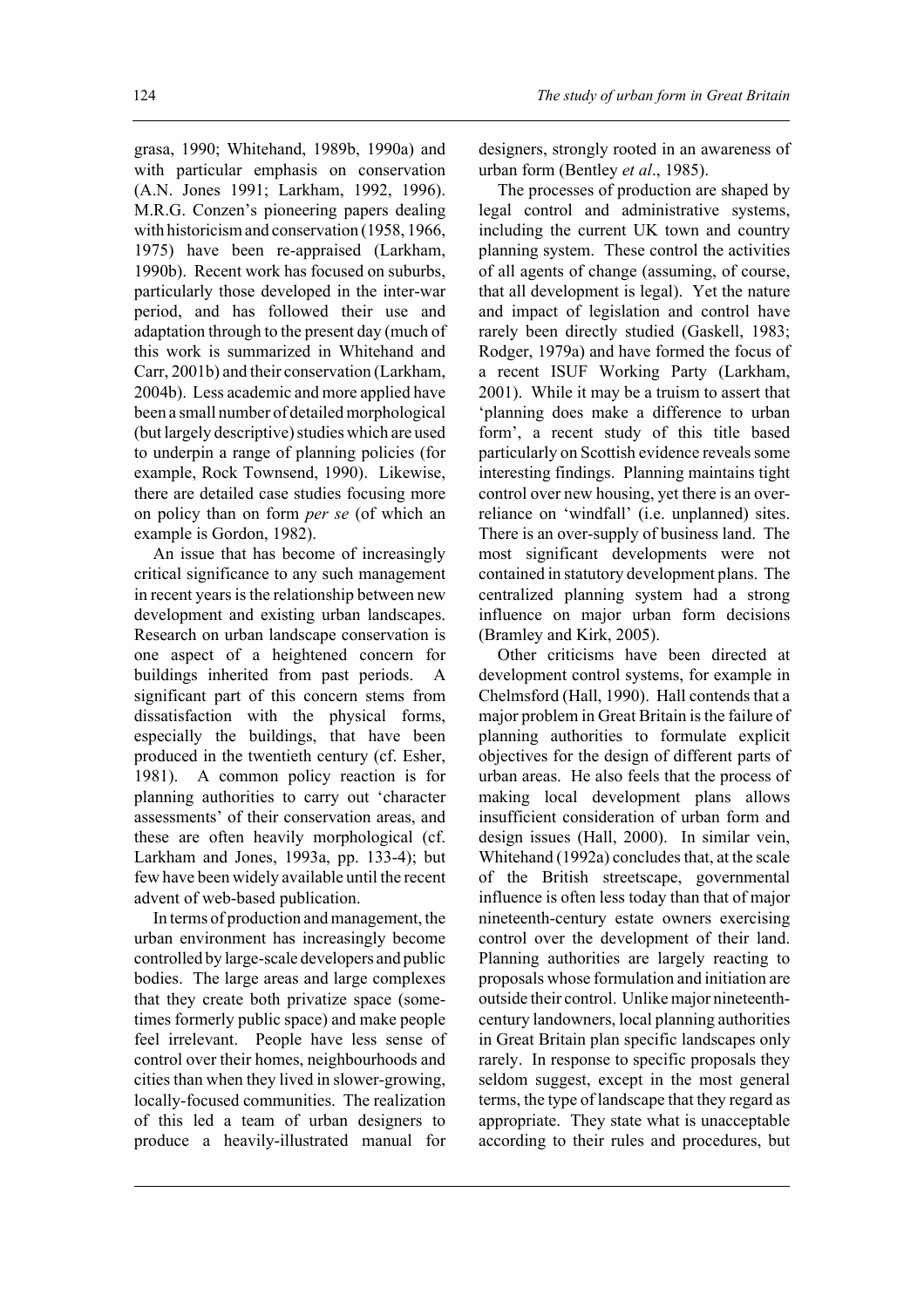their creative role is in general very limited. And this role became even smaller under the Conservative administration of the 1980s (Punter, 1986). Subtle qualities of a landscape, such as the *genius loci*, pale into insignificance as influences upon development control decisions in comparison with measurements of building density and the dimensions and geometry of highways.

This view is to some extent consistent with the conclusion of Punter's (1985) study of office building in the commercial core of Reading. He points out that aesthetic considerations are the first to be sacrificed in the cause of 'speed and efficiency' in decisionmaking by clients, developers, architects and planners. Developers have had a large measure of freedom and have felt compelled by the requirements of letting and funding, more than by planning control, to keep within the mainstream of architectural fashion. The major pressures on development control planning officers are for speed and efficiency in making decisions, measured crudely in terms of weeks elapsed from the submission of an application (Larkham, 1990a).

Punter's studies (1985, 1990) are exceptional in the detail of their exposition of how aesthetic control operates, or fails to operate. More common are studies of planning legislation and plans, as distinct from actual developments in the landscape (Cherry, 1988). Much of the literature on conservation as a management activity has been of this type. But conservation policies frequently lack effective means of implementation. Even more important, as Conzen (1975) pointed out, they lack a theoretical basis – a theory of urban landscape management that can give direction and coherence to the way in which conservation problems are tackled.

The few approaches to conservation in Great Britain that have theoretical content (Briggs 1975; Faulkner 1978) have still not found their way into the mainstream planning literature. In an attempt to fill this theoretical vacuum, Kropf (1993) has re-examined the approaches of Conzen and the Italian architect and theorist Caniggia to the management of urban landscapes. The positions reached by

these two scholars have much in common. For Kropf they afford a means of discovering a theoretical structure that underlies the relationship between the historicogeographical explanation of the development of urban forms and the prescription of urban design.

An essential part of the thinking of both Conzen and Caniggia is the view that the intelligibility of the city depends upon its history. In formulating a basis upon which urban landscapes can be managed it is a short step from this fundamental belief to regarding urban forms as a source of accumulated experience, and from there to utilizing this experience as the basis for prescribing change. Possible solutions may be 'read' from the existing landscape, but they must be assessed to ensure that they are appropriate to new problems. It is particularly important that the significance, including the historical significance, of urban landscapes for those experiencing them is understood. This includes the emotions, sometimes disagreeable emotions, evoked by the experience of urban landscapes. For example, 'it is argued that those features apparently valued as 'symbols of the past' are actually testament to discontinuities' (O'Brien, 1997, p. 163).

However, this line of thinking is not evident in some key contemporary debates. This is most particularly seen in the rise of 'sustainable development'. This ill-defined concept has become widespread  $-$  perhaps overly so  $-$  in professional debate and national policy. Some morphologists have incidentally chronicled phenomena that are sometimes associated with this notion, such as increased residential density (Larkham and Jones, 1993b; Whitehand and Larkham, 1991). However, the more radical suggestions, particularly the 'compact city' with its implication of the removal of suburban sprawl, have largely been reviewed only in abstract terms (Breheny, 1997). A more promising approach has attempted to develop measures of urban compactness, although relatively few attributes of physical form are included (Burton, 2002).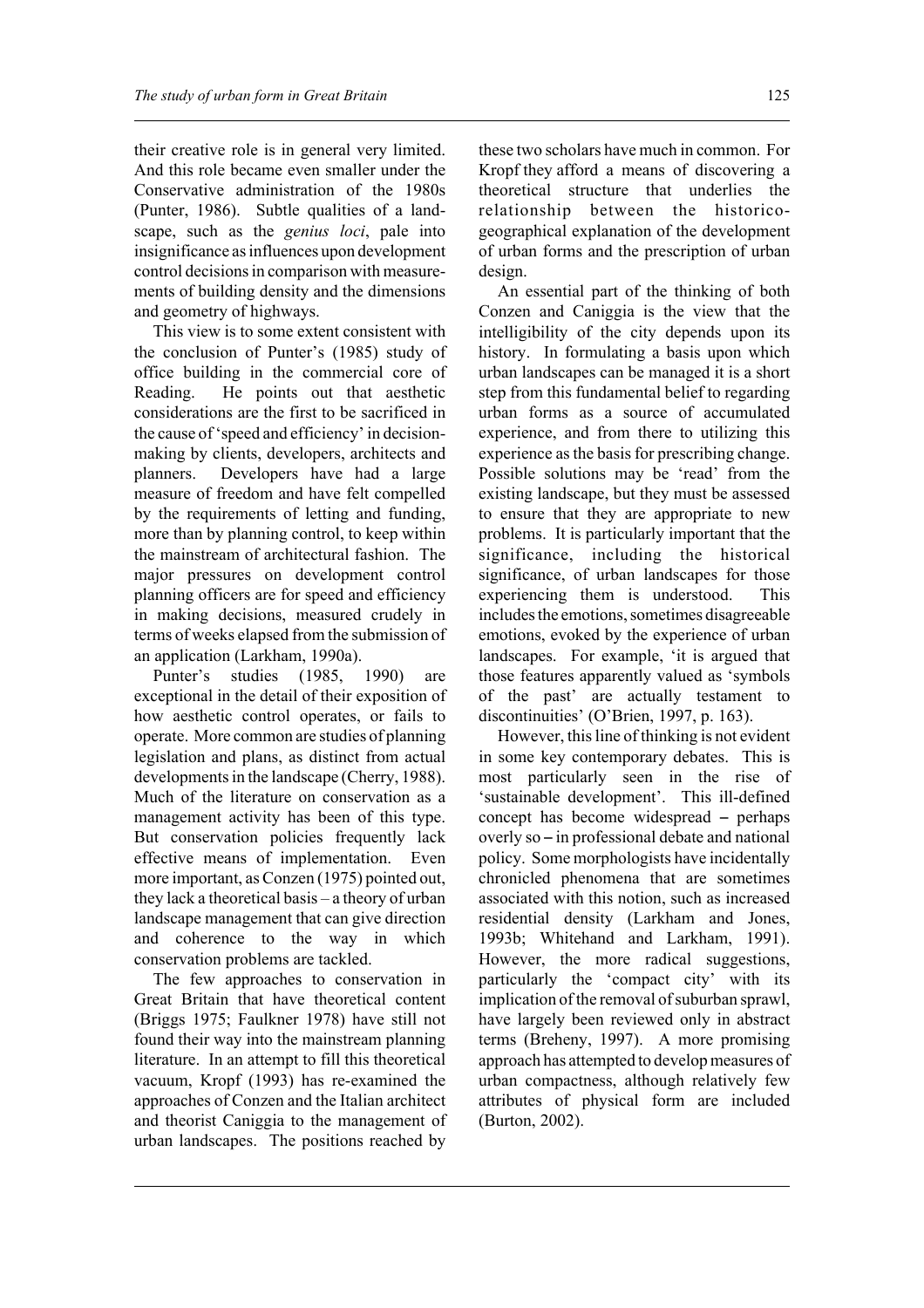# **Developing concepts and methods**

There have long been suggestions that urban morphology should proceed to the development of general theory (cf. Conzen, 1975; Whitehand, 1977) and thence to a greater use of deductive procedures. Gordon (1981) explored Whitehand's historicogeographical framework using some Scottish evidence. However, 'there seems little prospect of urban morphology progressing as an organized field of knowledge unless the various parts of which it is composed are set within a framework in which the logical connections between them may be developed' (Whitehand, 1977, p. 401). Little was done in this regard during the 1980s, but the development of ISUF from the mid-1990s is contributing to the development of such a framework (if not yet explicitly in the development of theory). The body of detailed empirical research reported here has allowed the development and refinement of a range of concepts and methods.

One issue has been the scale of research. Some, but relatively little, work has been done at the regional scale, with general comparisons of regional distributions of settlement plan types (Conzen, 1949; Roberts, 1987) and of morphogenesis (Lilley, 1995, 1999a). Most work has been at the scale of the individual town or quarter. Most recently, the term 'micromorphology' has been used to describe studies of form at the level of elements of individual houses (Whitehand, 2001b; Whitehand, Morton and Carr, 1999;). Incidentally, Levy (2005) wonders whether this scale of investigation is typology rather than *urban* morphology: if so it would be a very rare example of a typological approach in British urban morphology.

Geographical concepts of areas and their differentiation were central to Conzen's work, seen most particularly in his precise delimitation of hierarchies of five 'orders' of plan-type areas, building-type areas, landutilization areas, and their combination to form morphological regions in Ludlow (Conzen, 1975, Figure 1). Conzen also developed the concept of 'plan units', areas distinguishable

through characteristics of street and (particularly) plot patterns and dimensions (Conzen, 1960). Larkham (1990b, Figure 16.3) contrasts the morphologically subtle differentiation of regions with the broad-brush delineation of conservation policy areas in the same town. Indeed, many conservation area boundaries, despite character appraisals, do not appear to have much morphological basis. In some decision-making processes, there seems little awareness of spatial concepts such as areas, and even mere spatial propinquity is arbitrarily used (e.g. Whitehand, 1989a). Hall (1990) has proposed a much more profound use of areas in planning decision-making, and (1997, pp. 228-36) explicitly refers to Conzenian morphological concepts in differentiating such 'design areas'.

The development of the technique of townplan analysis, using regularities and similarities in street and particularly plot patterns, has been a significant methodological advance. It has moved from metrological analyses of plots (Slater, 1981; see also Sheppard, 1974) to a wider plan-analysis. Identification of plan-units has allowed more precise theories about the timing and nature of the development of specific towns to be advanced, which can be tested against historical and archaeological data (where these survive) (Baker and Slater, 1992). It has, however, proven difficult to convince academics in other disciplines that significant amounts of valuable and accurate data lie embedded in urban landscapes, and that such data can usefully supplement more traditional work in documentation and archaeology. This has been a noteworthy debate at conferences, if not in print.

The Conzenian concept of the fringe belt has undergone considerable development over recent decades. In simple terms, a fringe belt is a zone of largely extensive land uses that is formed at the edge of an urban area during a pause in outward residential growth. Each fringe belt (and a town may have several) has distinctive features in terms of plan, building form, and land and building uses. Typical uses, requiring extensive sites, include public utilities, parks, sports facilities, and allotment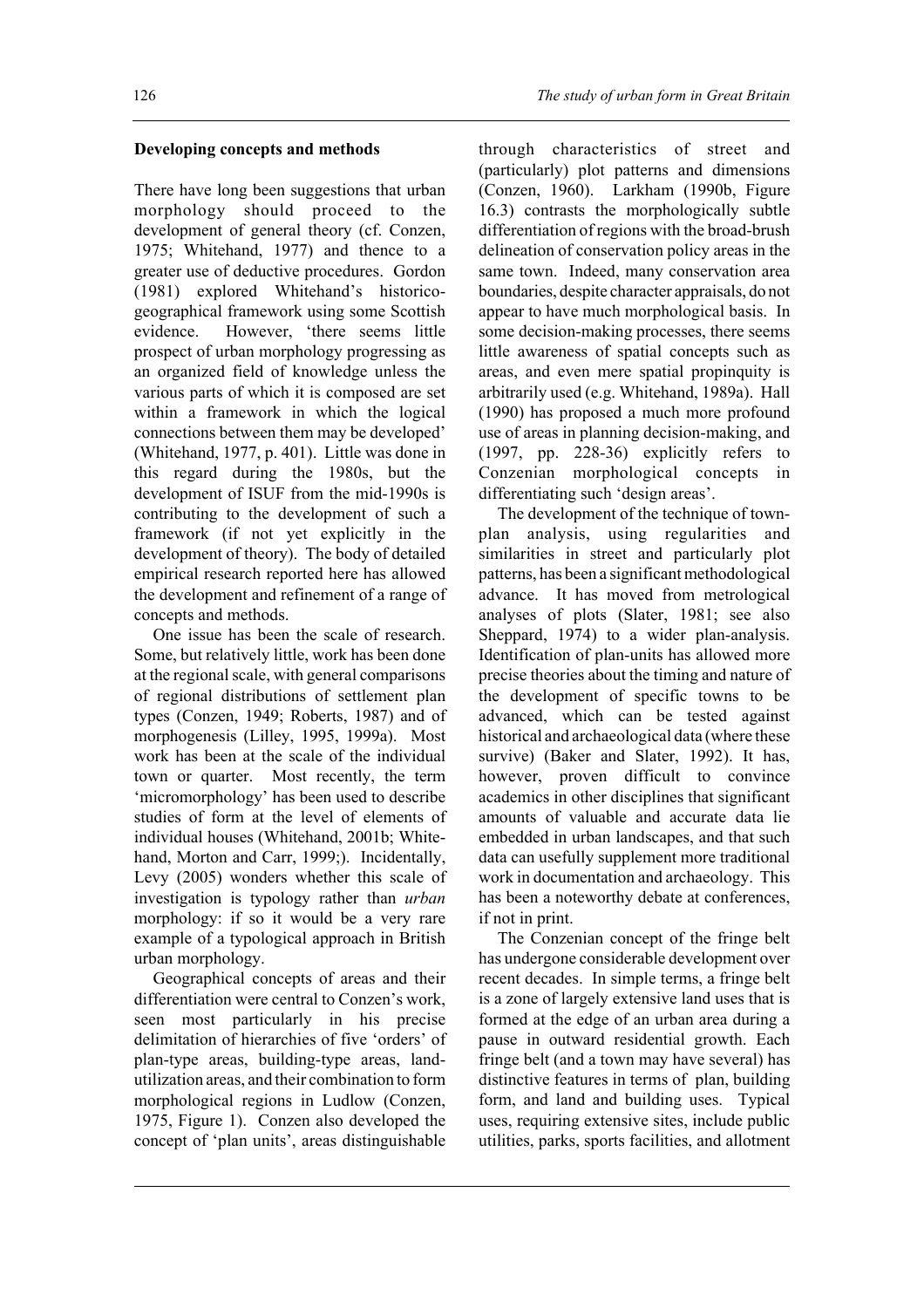gardens. Fringe belts were first identified as being associated with limitations on urban growth, such as fortification zones: examples of what Conzen termed 'fixation lines'. Later work has placed more emphasis on their association with housebuilding slumps. The history of the fringe-belt concept is discussed in Whitehand (1988). It was applied to Alnwick by Conzen (1960), its theory later being elaborated by Whitehand (1967) and applied to Falkirk by Barke (1974). Barke twice returned to the issue of fringe-belt development in smaller towns (1976, 1990), exploring the theoretical and practical distinctions between processes in the expansion of small towns and large cities. Whitehand (1975) and Rodger (1979b) have both reviewed empirical evidence for housebuilding fluctuations on the Victorian urban fringe in London and Scotland. Pacione (1991) has examined development at the contemporary urban fringe using townplanning concepts rather than that of the fringe belt; this forms an interesting comparison in conceptualization and approach. Most recently, Whitehand and Morton (2003, 2004) have examined how this morphological concept relates to planning and decisionmaking, by landowners and local authorities. Neither perceive these large-scale patterns in any meaningful way, although they form a significant aspect of urban form directly reflecting historical development processes. Whitehand and Morton (2004, p. 275) argue that 'the piecemeal, poorly co-ordinated pattern of decision making underlines the need for planning to take greater account of the historico-geographical structure of cities.

The consideration of economic models and urban form has been explored by Whitehand, in part (in earlier work) reviewing potential causes of fringe belts in the relationship betwen land use and bid rent (Whitehand, 1972, 1975). Comparative work was undertaken on the significance of established economic constructs for the urban building fabric (Davies, 1968; Luffrum, 1981; Whitehand, 1979). On a broader scale this can be linked to cyclic, largely economic, fluctuations in urban development (Parry

Lewis, 1965). Such fluctuations can be shown to have implications for most types of development (both construction and land use) from housebuilding (Weber, 1955) to London offices (Barras, 1979, 1983). The cyclic concept has also been applied to the life cycle of individual buildings – their origin, growth, change, ageing and obsolescence (Cowan, 1963) – and it can be extended to conservation (Larkham, 1996, pp. 77-82). Whitehand has sought to integrate these aspects (1981b, 1987c), producing a broadly-based view of morphological development. This approach has been summarized with a simple model taking into account the influence of factors such as the economy, innovations, and fashions in architectural styles (Whitehand, 1994).

The Conzenian concept of the morphological frame is implicit in many studies – fringe-belt fixation lines are examples. Larkham (1995) examined the concept in the light of the increasing scale of changes during the industrial period, the gradual cumulative impact of individually small-scale changes, and the 'catastrophic' change of natural or man-made disaster. Again, the nature of response to the frame can be related to the characteristics of the agents involved: 'if the developer is a large organisation, with a national or international sphere of operations and easy access to large financial resources, British experience suggests that the development is less likely to respect the morphological frame than changes initiated by a small, local developer' (Larkham, 1995, p. 122).

The Conzenian concept of the morphological period has been re-assessed as part of the recent work on suburbia. Whitehand and Carr (1999) relate this to processes of innovation, diffusion and distance decay. But period boundaries are likely to be ill-defined both temporally and spatially: residential developments associated in style and form with the Edwardian and Victorian periods were still being built well into the inter-war period, especially away from the main concentrations of housebuilding activity in the south-east of England. Of the agents involved, architects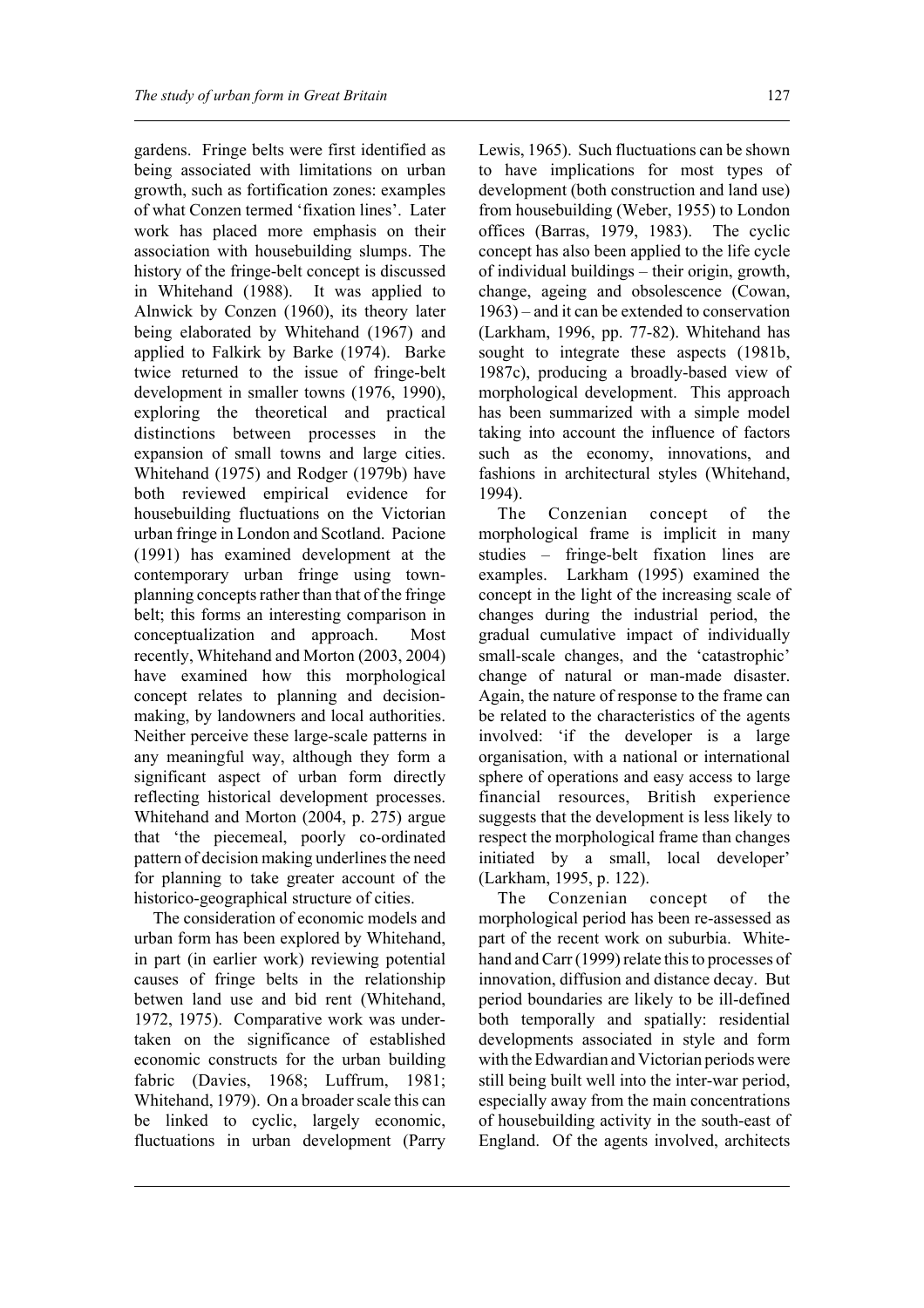and builders, much more than clients, were important. The process whereby a new period emerges is complex, confused and likely to be lengthy: it 'must be linked in some way to the innumerable 'experiments', both on paper and on the ground, made by those who contribute to the creation of built forms' (Whitehand and Carr, 1999, p. 248).

Meanwhile, another type of investigation of urban form is attracting researchers of a quite different inclination. The use of computers to model and simulate urban physical structures is grounded in an intellectual milieu distinct from any so far mentioned (see below). Most of this research has been undertaken by architects and geographers, the two groups working independently of one another. There is a need to relate this work to research of the types already described. Such developments are likely to overcome a perennial problem in morphology: the issue of how to represent in two dimensions the complex multivariate patterns of urban form as they change over time. It is worth recording that Conzen's large-format, large-scale colour plans in his contribution to the *Survey of Whitby* (1958) have hardly been bettered, but were only made possible by the generous financial support of the volume's sponsor, the Marquis of Normanby.

### **Computers and urban morphology**

This is a major area of methodological advance, actual and potential, deserving separate and substantial consideration. The problems of establishing standard definitions in urban morphology and the perception that much of the information on urban form is not readily converted into 'data' has hindered the large-scale use of computers in storing and processing information. Early attempts were limited by the available software and hardware to the application of standard statistical approaches such as cluster analysis to aspects of urban form (Openshaw, 1973).

Advanced software such as GIS and CAD, high-capacity hardware, and careful preparation can now provide the basis for remarkable computer-aided investigations. There would seem to be wide scope for computer-aided research of this type. Much of the necessary technical capability is now regularly used in architectural and urban design. A study of parts of London was facilitated by digital mapping and CAD software, although it uncovered significant practical problems including the transfer of data between programs and copyright issues of access to existing data sets (Larkham, 2003).

However, it is in this field that the contact between research perspectives is weakest. The Conzenian tradition has developed largely in isolation from computer-aided analyses of urban form and vice versa. However, recent research is using GPS and GIS in a review of Edwardian planned towns informed by Conzenian concepts (Lilley *et al*., 2005).

The dividing line between urban morphogenetics and essentially descriptive, computerized analyses of urban form is probably the least crossed of the numerous boundaries that are characteristic of urban morphology. That several of the types of investigations described here could benefit from the breaking down of this boundary is suggested even by a cursory review of recent computer-aided research on urban form.

This research falls into three principal categories. The first has to do with the threedimensional form of urban areas, and is particularly concerned with aiding geometrical composition so that proposals for new forms, or the adaptation of existing forms, can be evaluated both visually and in terms of functional efficiency. The second is primarily concerned with the analysis of physical structures, especially individual structures such as dwelling houses, viewed in two dimensions. In the third, the accent is upon urban areas, or land-use parcels, as physical configurations, especially as represented cartographically.

Developments in both the software and the hardware for computer graphics have now reached the stage where realistic simulations of urban landscapes are possible. One of the most striking applications is in the reconstruction of former and potential urban landscapes. Such software is now increasingly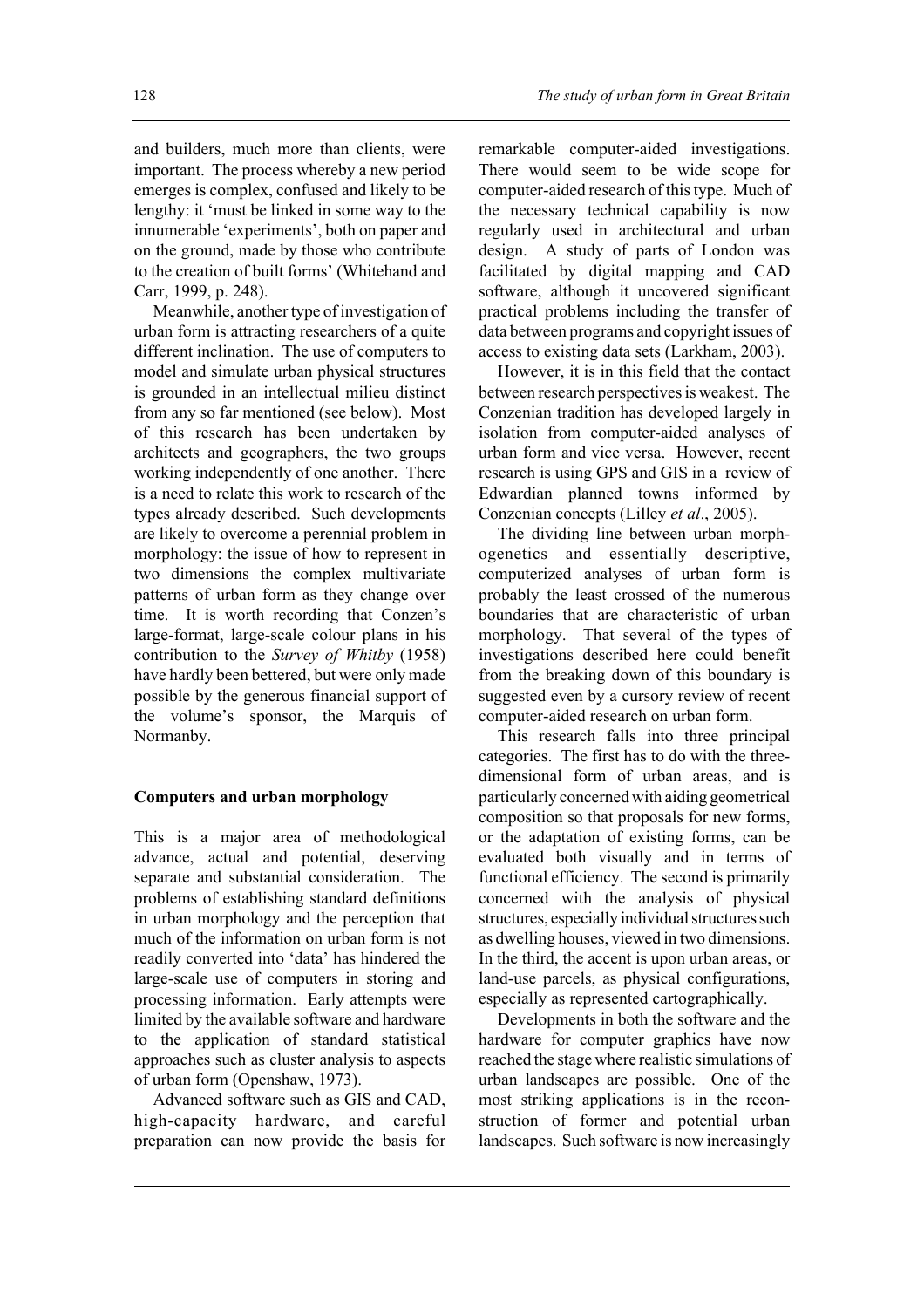used to visualize the impact on existing urban landscapes of proposed new buildings or modifications to existing buildings (Grant, 1991; Hall, 1995), with obvious value in urban landscape management. Yet such approaches have found use more in professional practice than in academic research.

Much of the quantitative, or more precisely geometrical, analysis of buildings viewed twodimensionally relates to attempts to develop a science of architectural form. Steadman *et al*. (1991) argue that it is only by developing theories that explain why certain plans and built forms rather than others occur in practice that scientific generalizations can be made about the relationships of built forms to the functions they fulfil. Since the large majority of rooms in domestic buildings are essentially rectangular in plan, the plans of most dwellings can be modelled mathematically as 'packings' of rectangles within rectangular boundaries. The enumeration of all possible packings by computer methods provides a complete 'map' of the theoretical space of geometrical possibilities within which floor plans can occur. 'The boundaries and topography of this space are fixed and immutable for all time, and all architects, past, present and future, have no choice but to work within them' (Steadman *et al*. 1991, p. 88). Within the boundaries there are, of course, further effective constraints on 'geometrical possibility' imposed by, for example, technological factors and legal requirements, and the need for daylighting and access. These constraints change historically and account for major reductions in practice in the numbers of plans that considerations of geometrical closepacking alone would permit. Comparison of theoretical possibilities with dwelling plans existing in reality serves to highlight how even in the case of simple plans social needs may override material ones.

Brown and Steadman (1987) believe that the process that they illustrate, namely one of exhaustive plan generation under constraints, offers a tool that is useful in both architectural design and in helping to fill gaps in the historical and archaeological record. As they recognize, however, their procedure involves

a certain circularity of explanation: a set of constraints is inferred by reference to the physical characteristics of actual building plans, which is then used to account for those physical characteristics (Brown and Steadman, 1987, p. 436). Such problems notwithstanding, applications of the generation of building plans by computer are now being widely explored. One such has been the representation of building floor plans as polygons, to which data (for example floor numbers, storey heights) can be attached, and measurements made; this research has suggested a number of applications for energy analysis and planning (Holtier *et al*., 2000).

The application of computers to the analysis of the shapes of urban areas has proceeded for the most part separately from analyses of both floor plans and three-dimensional urban form. Much of the concern with the shapes of urban areas has focused on their degree of irregularity. It has become evident in recent years that fractal geometry provides an appropriate means of measuring many types of irregular form that had previously resisted scientific classification. Batty and Longley (1987, 1988, 1994) have been at the forefront of its application to urban areas. They conclude from their analysis of the urban boundary of Cardiff between 1886 and 1922 that the traditional image of urban growth becoming more irregular as tentacles of development occur along railway lines is not borne out. They point out, however, that the temptation to explain this as an effect of increasing controls over the environment should be resisted because there is considerable variation in the results produced by different methods (Batty and Longley, 1987). They also conclude that there is tentative evidence that parcels of land used for residential purposes and open space are more irregular than parcels of land used for commercial/industrial purposes, education and transportation. Again, however, there remains considerable uncertainty about the processes in operation (Batty and Longley, 1988). More recently, fractals have been applied to urban design and form, attempting to measure and compare features important in understanding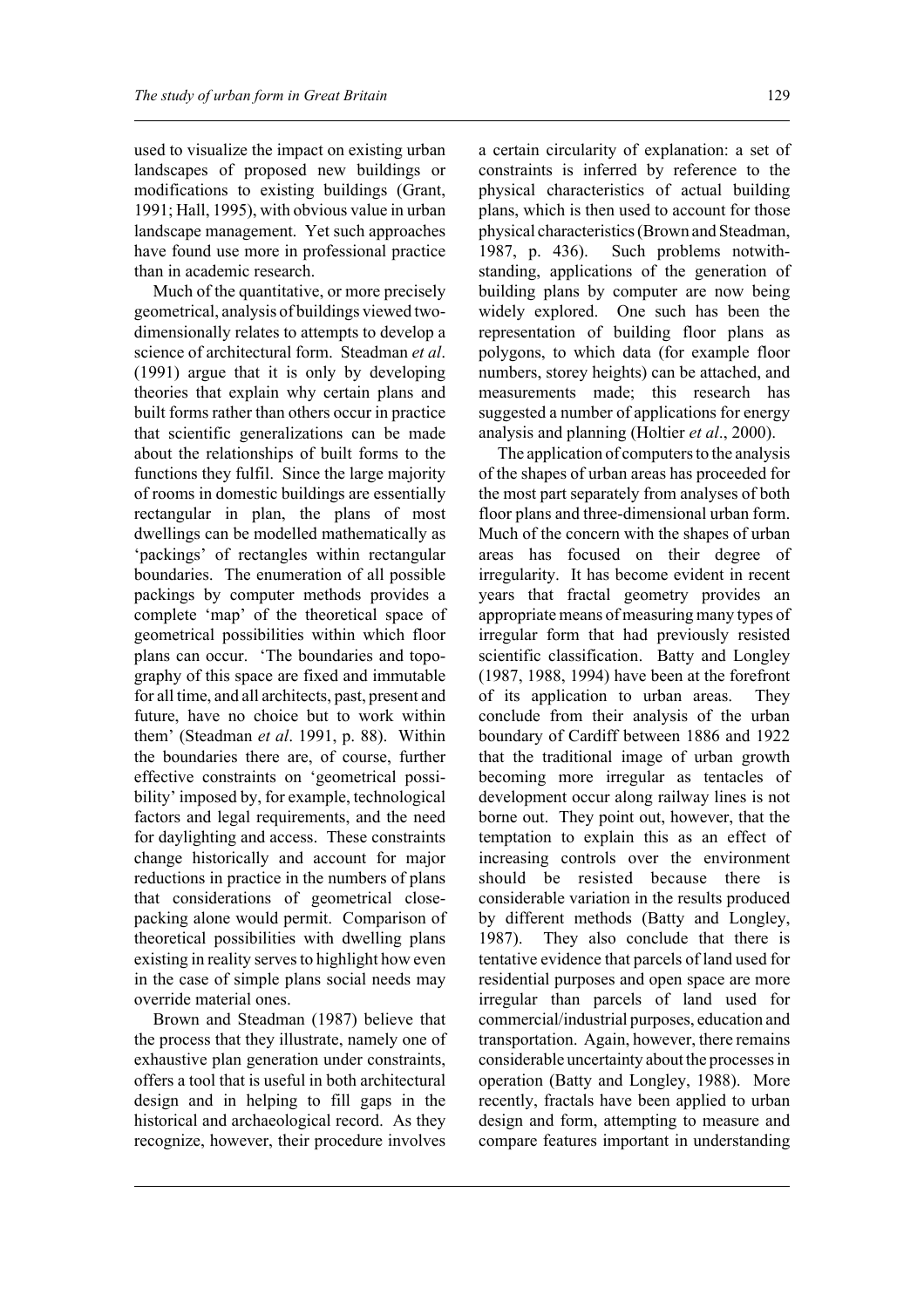the complexity and character of places (Cooper, 2003, 2005; Robertson, 1992). It is confidently asserted that the everyday environment is fractal (Crompton, 2001). Batty (2001) is also using other computer analyses to explore and represent shape in architectural and urban form. Although Batty (1991) emphasizes the need for better measurements of urban development and density, there is an even greater need to bring together this research and studies of the activities responsible for the form of urban development.

# *Space syntax*

Space syntax is an approach to urban form wholly different from the Conzenian tradition. It is considered here because it generally relies upon large-scale multivariate computer analysis and graphics. This intellectual tradition revolves around Hillier's research group at the Bartlett School, University College, London. With a large output of overseas graduate students this school can demonstrate a considerable volume of output (much, however, not focused on Britain).

The theoretical and methodological approaches were codified by Hillier and Hanson (1984) in terms of a quantifying approach to spatial representation. The approach has been refined, particularly in terms of 'spatial configuration' – the arrangement of spaces and possibilities and patterns of movement through them – by Hillier (1996). This technique is very revealing of the characteristics of spaces in terms of movement and potential use, but perhaps not to the extent of the 'laws of the field' that he attempts to articulate. The applications of space syntax have largely focused on studies of axes of movement and, more recently, visibility; 'what is original to space syntax is the important insight that the pattern of movement in a city or urban area is likely to be shaped to an extent by the topology of its route network *alone*, irrespective of all other factors' (Steadman, 2004, p. 484).

British studies in this tradition have explored the structures of London's street network, particularly following the 1666 Fire (Hanson, 1989) and the changing structures in the London district of Somers Town (Hanson, 2000). Hillier (1989) and Hillier *et al*. (1983) have attempted to explore this approach in terms of architectural and urban design relevance, exciting considerable professional interest.

The techniques and analyses are not always easy for the uninitiated to comprehend. Hillier himself (1999) attempts to explain why the approach works 'when it looks as though it shouldn't'. Indeed there has been recent debate on the fundamental 'reliability' of aspects of the approach: paradoxes arise under certain geometric configurations (Hillier and Penn, 2004; Ratti, 2004). Notwithstanding such details, a great opportunity clearly exists for exploring the potential complementarity of the different traditions of space syntax and Conzenian morphology.

# **Humanism and the urban landscape**

Despite this need to link the various types of research in urban morphology, there are certain investigative styles that, because of their intrinsic character, seem more likely to follow essentially distinct scholarly paths. They are largely humanistic in character, concerned with interpretation rather than analysis. But it is important to reflect on the contents of such work against a wider spectrum of work of a humanistic disposition. In particular, there is the problem that 'when examining these less tangible aspects of the built environment there is little cohesion between the work of different researchers' (Talbot, 1984, p. 1.17).

Particularly noteworthy among such work is a growing concern with the social significance of urban forms. In particular, the symbolic qualities of urban landscapes have attracted interest (Jacobs, 1992). Gold and Gold (1990), for example, have reviewed the imagery of place-promotion as applied to suburbia, and Hubbard (1996) has reviewed the imagery of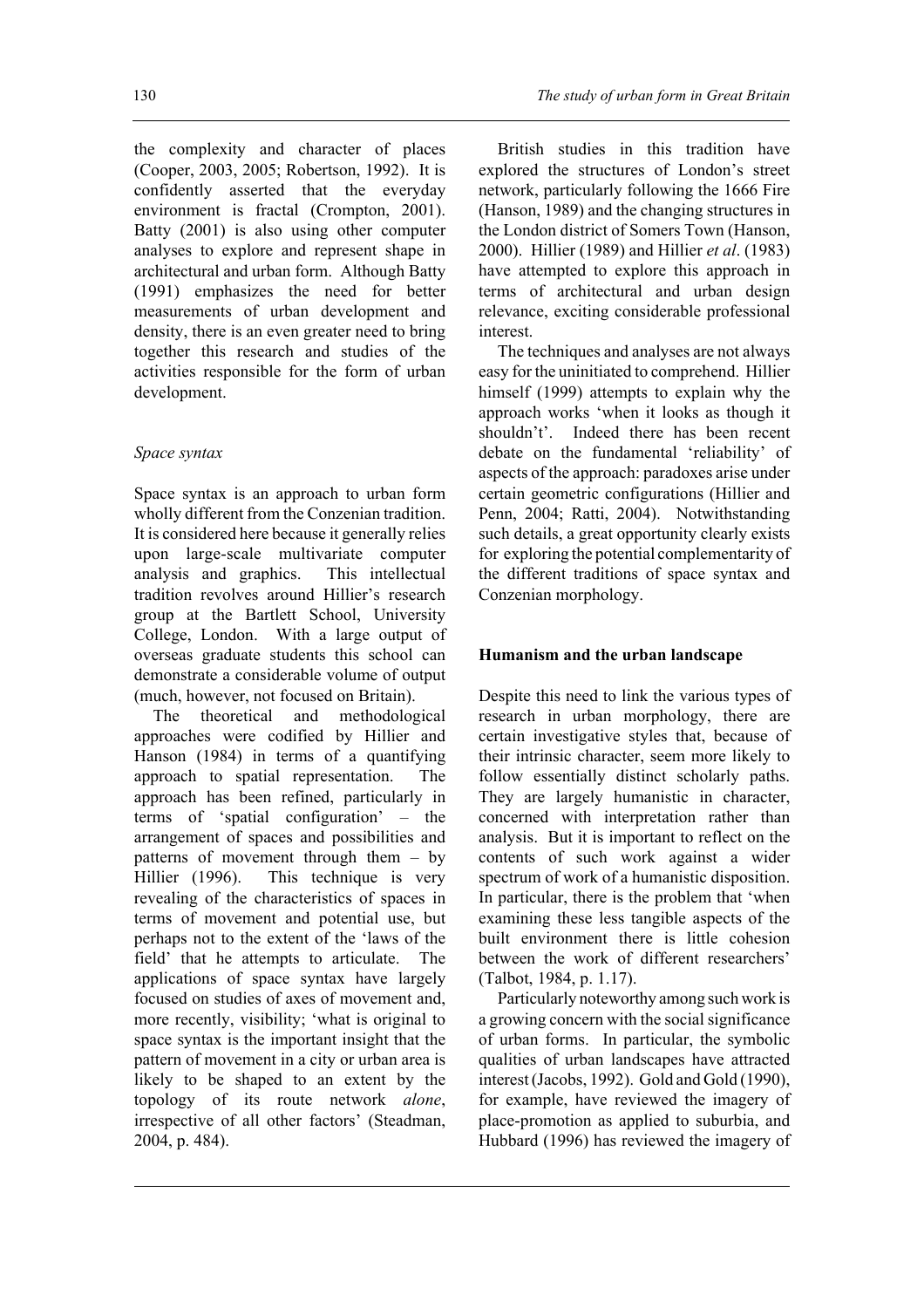Birmingham's changing urban landscape. But seeking to uncover the meanings that human beings ascribe to urban landscapes is a delicate and difficult task. Some have used concepts from behavioural psychology to test reactions to places, for example through studying respondents' reactions to images of urban areas or buildings (Hubbard, 1994; Morris, 1980). Although there have been some commentaries on the changing nature of agents, these have not treated the new urban forms being produced and consumed in any detailed morphological way (Short, 1989).

One related field of work has been the examination of the post-war reconstruction planning of British towns and cities. The processes of plan production, the employment of eminent consultants versus extant local authority staff, the means of communicating plans to the public and other professionals, the imagery selected, and the use to which plans were put in place-promotion, have all come under scrutiny (Larkham, 1997, 2002; Larkham and Lilley, 2001, 2003). Comparative studies of the physical forms proposed in these plans form a future stage of the research programme.

A notable development, though its utility remains questionable, has been the recourse that scholars have had to the methods of linguistics and semiology. This has led to urban landscapes being viewed as 'texts' to be interpreted. Such interpretations are far removed from the idea of landscape as a mathematical or statistical construct. Instead the focus of interest is often the ideological basis of creations in the landscape.

Despite the amount of discussion that has appeared on landscapes as ideological constructions, the amount of empirical work in Britain is, as yet, small.

# *Humanism and the post-modern urban landscape*

Among scholars adopting a humanistic approach to the urban landscape, considerable interest has surrounded the nature and manifestations of post-modernism. The notion of post-modernism has been regarded by some researchers, including some of a primarily social science disposition, as sufficiently fundamental to justify speculation about links between post-modernism and economic changes. These suggested economic changes, associated with reduced emphasis on mass production, have prompted questions about the validity of existing urban theories and their application to urban form.

However, examining a long span of the history of British urban form does not provide grounds for regarding the onset of postmodernism as providing changes to the urban landscape that are notably more fundamental than those that were characteristic of the onset of previous morphological periods. Within Western countries in general and Britain in particular, the years following the First World War brought new urban landscapes, particularly new residential landscapes, that arguably differed more fundamentally from their predecessors than post-modern landscapes have differed from the landscapes created in the three decades following the Second World War. Indeed, one of the key features of many post-modern landscapes is that they differ from landscapes created in the 1950s and 1960s in ways that are essentially only cosmetic. It is true that residential highrise building became unfashionable in the 1970s in most Western countries, but the principal change in the appearance of low-rise residential building has been in the greater use of external decoration and the greater variety of house type contained within individual streets. The historicist elements characteristic of much of architectural post-modernism are, in many cases, merely applied to building elevations. These are superficial changes compared with those that heralded some earlier morphological periods.

It is still far from clear how fruitful this part of the heightened interest in the urban landscape will prove to be. That a number of major, sometimes spectacular, urban landscape features have been associated with postmodernism, for example high-tech corridors, festival settings and pedestrian shopping malls, is clear, though there have been few British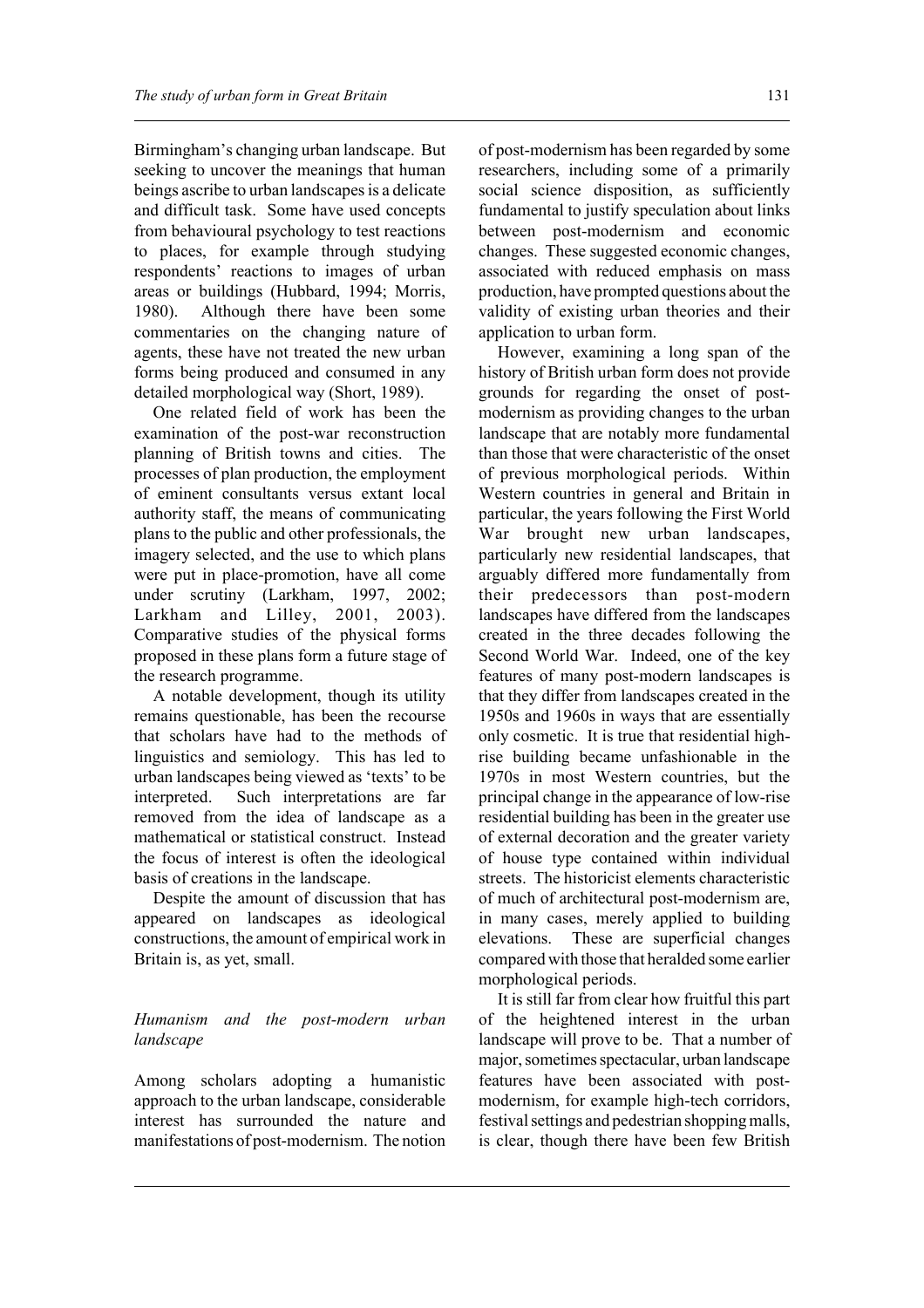investigations of these phenomena. The need for a theory of late-twentieth century urban landscapes, distinct from earlier theories, has yet to be demonstrated. Causal links between post-modern landscapes and economic restructuring have still to be convincingly shown. Although it is evident that in the course of the 1970s British towns and cities – like most Western cities – entered an architectural-style period distinct from that of the quarter-century following the Second World War, it remains to be seen how far the connection between this fact and broadly contemporaneous social and economic changes involves relationships different from those associated with previous morphological periods.

### **Conclusion**

The resurgence in urban morphology, broadly defined, occurred at much the same time as a renewed interest in the study of 'place' in geography (Johnston, 1984, 1991) and the rise of 'urban design' in professional practice and as an academic discipline. The types of features that have traditionally interested urban morphologists are to be found closer to the mainstreams of academic debate – in Britain and elsewhere – than has been the case for many years. Understanding issues such as the physical qualities of place, and the processes and agents involved in the production of place, are now fundamental to British government policy (UK Government, 2000; Urban Task Force, 1999) and to the widespread current debates on urban quality and the quality of life (Parfect and Power, 1997).

However, work in the Britain has been characterized since the late 1970s principally by a concentration on individual themes and case studies. There has been little engagement with 'research users' or policy, except perhaps for work on conservation. Even here, morphologically-informed studies (e.g. Larkham and Jones, 1993a) seem to have had little measurable direct impact. The rather different perspective taken in urban design has been mentioned; and there have been warnings that

detailed morphological research may be unduly time-consuming and expensive (Samuels, 1985).

Whitehand's early call for theory (1977) was followed by his own overviews (1987a, 1992b), themselves drawing on a broad basis of research. Yet, apart from these, the larger picture is mostly absent. The comment made nearly four decades ago that 'however useful a general theory of the city may be, only the detailed tracing of an immense range of variables, in context, will illuminate the dynamics of the processes' (Handlin and Burchard, 1963, p. 26) remains valid. Much of that groundwork has been done, although significant gaps remain; the step to integration and theory-building has found little support as yet.

Further, the undoubted utility of GIS and other computer techniques for recording, analysing and presenting morphological material – much of it visual – has, as yet, been little exploited in British urban morphology. There remain related, but quite separate, research traditions that are heavy users of information technology for a range of urban analyses. The development of much stronger links between geographical urban morphology and Hillier and Hanson's space syntax and Batty's computer simulations and visualizations would be beneficial. This is an aspect that would merit considerable further development, paralleling developments in morphology seen in other countries, and in practice-related disciplines such as architecture and urban design.

However, while GPS, GIS and other computer-aided approaches could be of great significance in correlating different forms of data, and storing and representing it, the dissemination of such work will be neither substantial nor influential until electronic publication becomes widely accepted for research assessment exercises.

Neither have there been significant morphologically-based examinations of British urban landscapes as ideological constructs, regarding the urban landscape as a 'text' to be read. Although there has been some concern for 'cities of spectacle', particularly following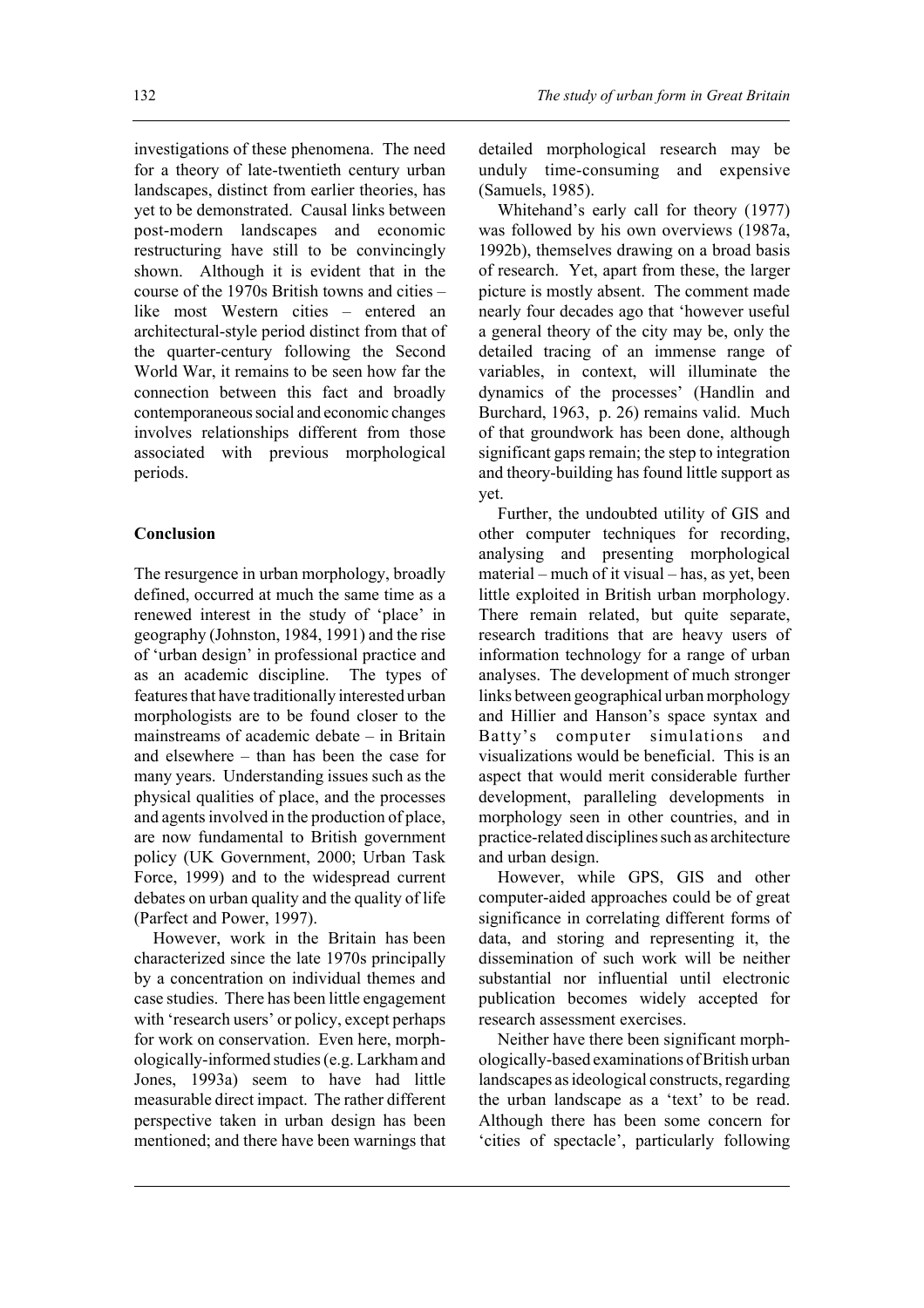initiatives such as the Garden Festivals, the spectacular urban landscapes of postmodernism have also remained little explored. The related literature on 'flagship' regeneration projects has explored the socioeconomic and policy impacts far more than the spectacular and large-scale urban forms being produced (Bianchini *et al*., 1992; Loftman and Nevin, 1996).

A further fruitful avenue for exploration may be the perspectives of the most underresearched of agents, the consumers. What have been the views of those who have lived in or worked in the city centres and suburbs whose forms and means of production have been subject to such detailed study? The extent to which such experiences, values and attitudes are fed into procedures for the design and management of current and future urban forms is limited, as Larkham (2000) showed for the conservation system. At a time when the focus on agents and agency in urban morphology is growing, the importance of the occupiers of urban buildings, plots, streets and spaces should be reviewed.

There is also the major contemporary issue of involvement in value judgements, particularly in the problematic area of 'sustainable development'. Morphologists, particularly in their developing of broad-scale comparative knowledge, should be in a position to comment on the implications of various urban forms, both existing and proposed. What, for example, are the desirable and undesirable, intended and unintended, consequences of suburban sprawl? How can new residential forms be designed to minimize the problems? Exploring such questions, and therefore strengthening links with planners and urban designers, could result in urban morphology becoming more firmly embedded in contemporary policy formation.

This raises the issue identified by Levy (2005, p. 50), and confirmed by this overview, that morphological activity has been dominated by historical approaches and forms. Urban Britain has, indeed, been subject to huge transformations in recent years; although studies mentioned here have looked at the relatively recent past (the post-war period), contemporary complex urban forms do require more attention. The Conzenian conception of urban form, so clear in historic towns half a century ago, requires re-examination in the light of new forms such as campus developments, logistics parks, retail malls and so on. However, this is not a uniquely British problem.

In a review of this nature it seems appropriate to conclude with a reflection of whether there is an identifiable, distinctive, British approach to urban morphology. The range of authors, disciplines, approaches and topics cited here suggests that there is not. There is one coherent morphological 'school', that influenced by M.R.G. Conzen – either directly from the University of Newcastle upon Tyne or indirectly, through the work of the Urban Morphology Research Group at the University of Birmingham. Space syntax forms an equally distinctive 'school', but with such a burgeoning international following that it is hardly distinctively 'British'. It is regrettable that these two traditions have not yet systematically explored their similarities and differences. The 'indigenous' group of British-based researchers identified here is hardly sufficiently sizeable or cohesive to merit the term 'school'.

Yet 'Conzenian' cannot be thought of as solely British; indeed M.R.G. Conzen's background in the German geographical tradition has been charted. Neither is there much particularly unique about British urban form or urbanism, and many researchers have reviewed the links between Britain and the rest of Europe and the former British colonies.

To a large extent, therefore, this is an artificially constrained survey. It does not explore the rich interchange of international scholars nor the 'export' of British-trained morphologists (including, for example, M.P. Conzen, Deryck Holdsworth, and Aidan McQuillan). Although these nationally-bound overviews do have pedagogic use, the nature and extent of international intellectual exchanges require further detailed investigation.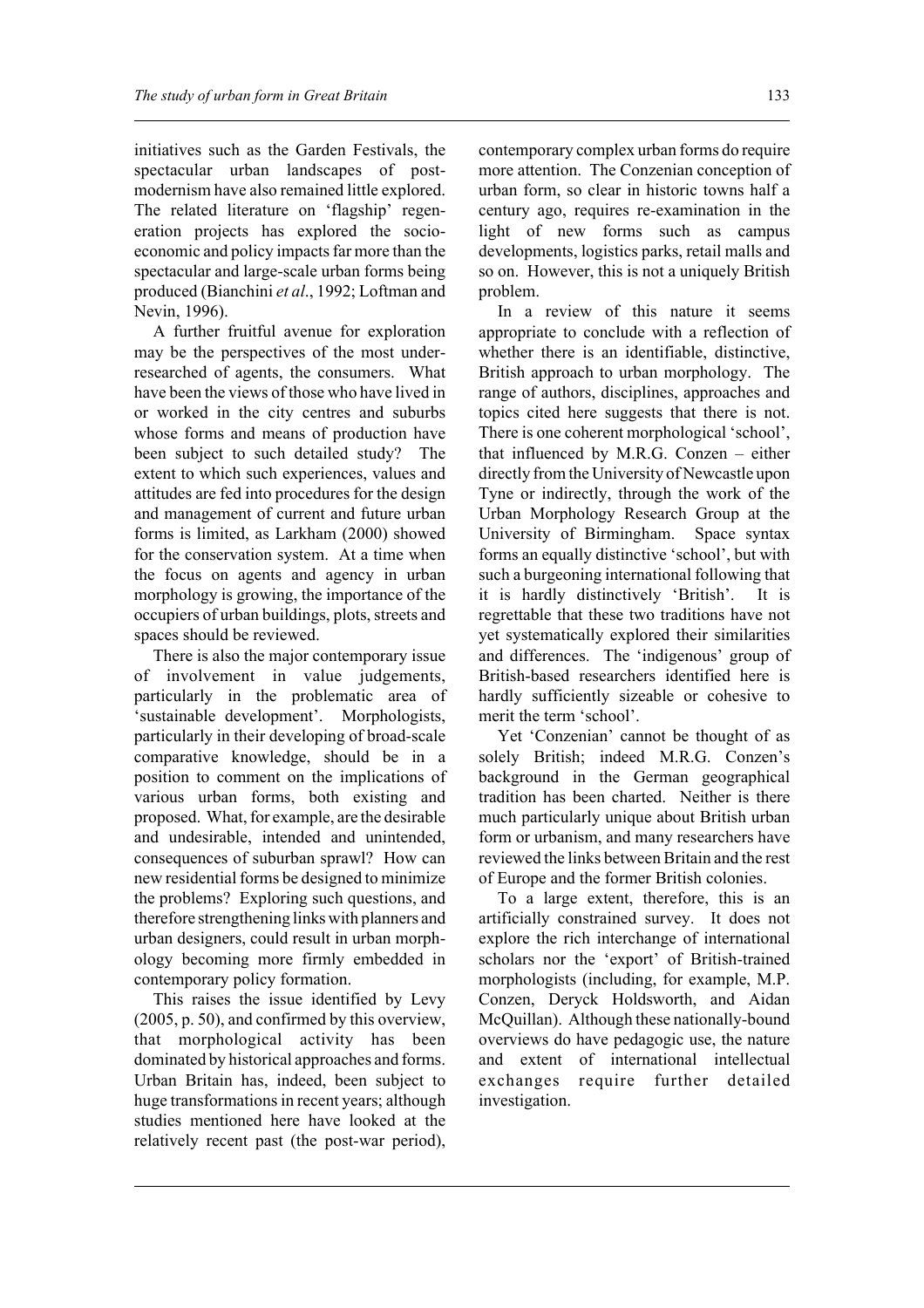### **Notes**

- 1. Some critics have remarked on the 'Conzenian' focus of commentaries on British urban morphology, and mentioned alternative disciplinary approaches (e.g. Gauthiez, 2004, p. 78). This paper deliberately seeks to represent such alternatives in presenting a broad-brush historical and multi-disciplinary overview.
- 2. M.R.G. Conzen's 1988 paper on Ludlow has been reprinted, as 'the accurate version he wished readers to have, with its proper nuances', as Conzen (2004).

#### **Acknowledgements**

This review is a substantial extension and updating of reviews that have appeared elsewhere, particularly in Whitehand and Larkham (1992) and Whitehand (1992b, 2001c). I am grateful to Jeremy Whitehand for his suggestions and encouragement in completing this update.

#### **References**

- Aspinall, P.J. and Whitehand, J.W.R. (1980) 'Building plans: a major source for urban studies', *Area* 12, 199-203.
- Aston, M. and Bond, C.J. (1976) *The landscape of towns* (Dent, London; reprinted 2001 with minor amendment, Sutton, Stroud).
- Ayers, J. (1998) *Building the Georgian city* (Yale University Press, New Haven).
- Baker, N.J. and Holt, R. (2004) *Urban growth and the medieval church: Gloucester and Worcester* (Ashgate, Aldershot).
- Baker, N.J. and Slater, T.R. (1992) 'Morphological regions in English medieval towns', in Whitehand, J.W.R. and Larkham, P.J. (eds) *Urban landscapes: international perspectives* (Routledge, London) 43-68.
- Bandini, M. (1992) 'Some architectural approaches to urban form', in Whitehand, J.W.R. and Larkham, P.J. (eds) *Urban landscapes: international perspectives* (Routledge, London) 133-69.
- Barke, M. (1974) 'The changing urban fringe of Falkirk: some morphological implications of urban growth', *Scottish Geographical Magazine* 90, 85-97.
- Barke, M. (1976) 'Land use succession: a factor in fringe-belt modification', *Area* 8, 303-6.
- Barke, M. (1990) 'Morphogenesis, fringe-belts and urban size: an exploratory essay', in Slater, T.R. (ed.) *The built form of Western cities* (Leicester University Press, Leicester) 279-99.
- Barker, F. and Hyde, R. (1982) *London as it might have been* (Murray, London).
- Barley, M.W. (ed.) (1976) *The plans and topography of medieval towns in England and Wales* Research Paper 14 (Council for British Archaeology, London).
- Barras, R. (1979) *The development cycle in the City of London*, Centre for Environmental Studies Research Series 36 (Centre for Environmental Studies, London).
- Barras, R. (1983) 'A simple theoretical model of the office development cycle', *Environment and Planning A* 15, 1381-94.
- Bassett, S.R. (1980-1) 'Medieval Lichfield: a topographical review', *Transactions of the South Staffordshire Archaeological and Historical Society* 22, 93-121.
- Bather, N.J. (1976) *The speculative residential developer and urban growth* Department of Geography, Geographical Paper 47 (University of Reading, Reading).
- Batty, M. (1991) 'Generating urban forms from diffusive growth', *Environment and Planning A* 23, 511-44.
- Batty, M. (2001) 'Exploring isovist fields: space and shape in architectural and urban morphology', *Environment and Planning B: Planning and Design* 28, 123-50.
- Batty, M. and Longley, P.A. (1987) 'Urban shapes as fractals', *Area* 19, 215-21.
- Batty, M. and Longley, P.A. (1988) 'The morphology of urban land use', *Environment and Planning B: Planning and Design* 15, 461- 88.
- Batty, M. and Longley, P.A. (1994) *Fractal cities: a geometry of form and function* (Academic Press, London).
- Bentley, I. (1983) *Bureaucratic patronage and local urban form* Joint Centre for Urban Design, Research Note 15 (Oxford Polytechnic, Oxford).
- Bentley, I., Alcock, A., Murrain, P., McGlynn, S. and Smith, G. (1985) *Responsive environments* (Architectural Press, London).
- Beresford, M.W. (1967) *New towns of the Middle Ages* (Lutterworth, London).
- Beresford, M.W. (1988) 'East End, West End: the face of Leeds during urbanisation, 1684-1842', *Publications of the Thoresby Society* 60/1.
- Bianchini, F., Dawson, J. and Evans, R. (1992) 'Flagship projects in urban regeneration', in Healey, P., Davoudi, S., O'Toole, M.,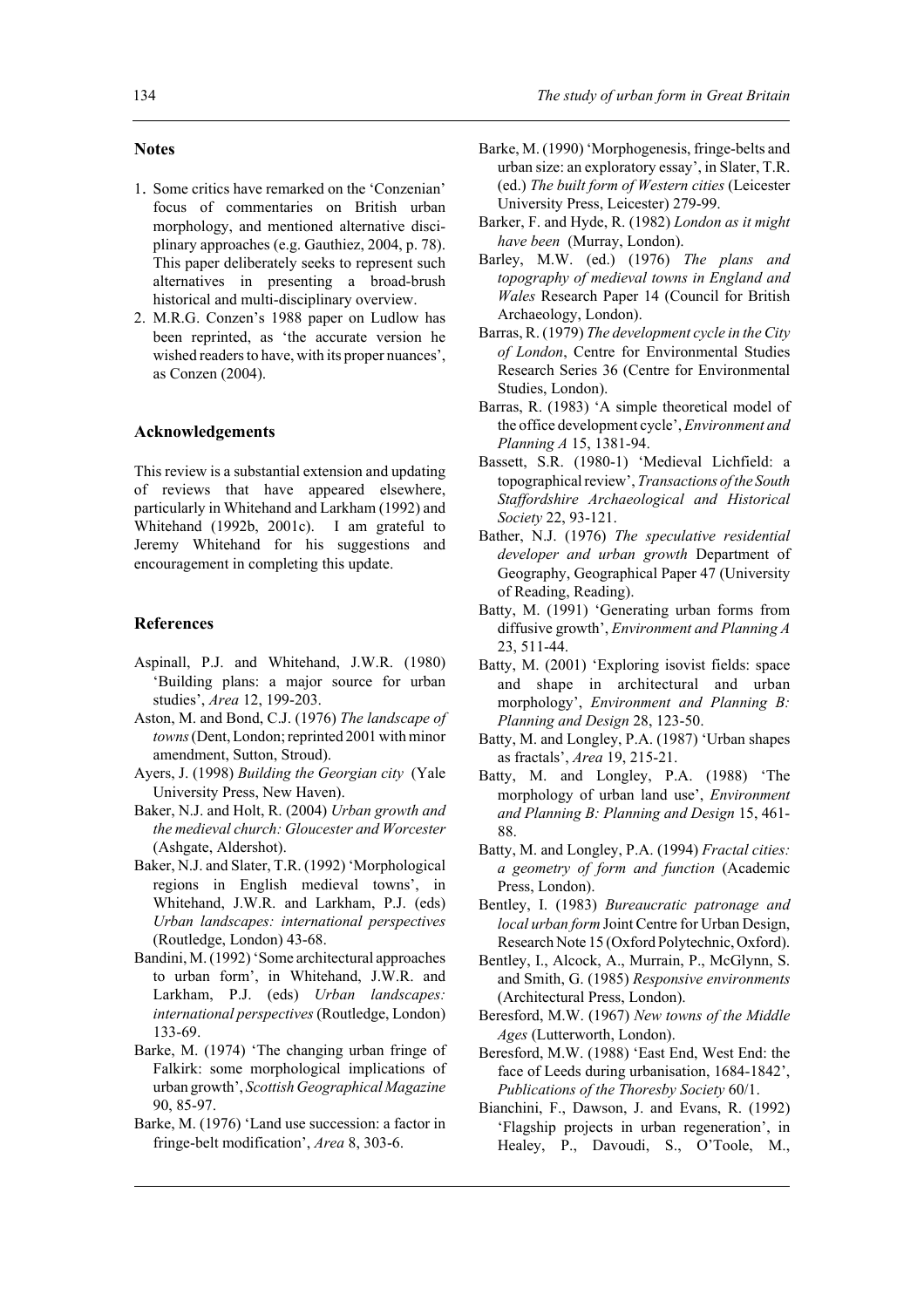Tavsanoglu, S. and Usher, D. (eds) *Rebuilding the city: property-led urban regeneration* (Spon, London) 134-53.

- Bramley, G. and Kirk, K. (2005) 'Does planning make a difference to urban form? Recent evidence from Central Scotland', *Environment and Planning A* 37, 355-78.
- Breheny, M. (1997) 'Urban compaction: feasible and acceptable?', *Cities* 14, 209-17.
- Briggs, A. (1975) 'The philosophy of conservation', *Royal Society of Arts Journal* 123, 685- 95.
- Brooks, N.P. and Whittington, G. (1977) 'Planning and growth in the medieval Scottish burgh: the example of St Andrews', *Transactions of the Institute of British Geographers* NS 2, 278-95.
- Brown, F.E. and Steadman, J.P. (1987) 'The analysis and interpretation of small house plans: some contemporary examples', *Environment and Planning B: Planning and Design* 14, 407- 38.
- Bullock, N. (2002) *Building the post-war world* (Spon, London).
- Burton E. (2002) 'Measuring urban compactness in UK towns and cities', *Environment and Planning B: Planning and Design* 29, 219-50.
- Butina, G. (1987) 'The use of urban history in the design of local urban areas', *Urban Design Quarterly* December, 7-8.
- Cannadine, D. (1980) *Lords and landlords: the aristocracy and the towns, 1774-1967* (Leicester University Press, Leicester).
- Cannadine, D. (1982) *Patricians, power and politics in nineteenth-century towns* (Leicester University Press, Leicester).
- Carter, H. (1970) 'A decision-making approach to town plan analysis: a case study of Llandudno', in Carter, H. and Davies, W.K.D. (eds) *Urban essays: studies in the geography of Wales* (Longman, London) 66-78.
- Carter, H. (1984) Review of *The urban landscape: historical development and management: papers by M.R.G. Conzen*, in *Progress in Human Geography* 8, 145-7.
- Carter, H. (1990) 'Parallelism and disjunction: a study in the internal structure of Welsh towns', in Slater, T.R. (ed.) *The built form of Western cities* (Leicester University Press, Leicester) 189-209.
- Cherry, G.E. (1981) 'An historical approach to urbanisation', *The Planner* 67, 146-7.
- Cherry, G.E. (1988) *Cities and plans* (Arnold, London).
- Colvin, H. (1983) *Unbuilt Oxford* (Yale University Press, New Haven).
- Conzen, M.R.G. (1949) 'Modern settlement', in Isaac, P.C.G. and Allan, R.E.A. (eds) *Scientific survey of north-eastern England* (British Association for the Advancement of Science, Newcastle upon Tyne) 75-83.
- Conzen, M.R.G. (1958) 'The growth and character of Whitby', in Daysh, G.H.J. (ed.) *A survey of Whitby and the surrounding area* (Shakespeare Head Press, Eton) 49-89.
- Conzen, M.R.G. (1960) *Alnwick, Northumberland: a study in town-plan analysis* Institute of British Geographers Publication 27 (George Philip, London).
- Conzen, M.R.G. (1962) 'The plan analysis of an English city centre', in Norborg, K. (ed.) *Proceedings of the I.G.U. Symposium in Urban Geography Lund 1960* (Gleerup, Lund) 383- 414.
- Conzen, M.R.G. (1966) 'Historical townscapes in Britain: a problem in applied geography', in House, J.W. (ed.) *Northern geographical essays in honour of G.H.J. Daysh* (Oriel Press, Newcastle upon Tyne) 56-78.
- Conzen, M.R.G. (1975) 'Geography and townscape conservation', in Uhlig, H. and Lienau, C. (eds) *Anglo-German Symposium in Applied Geography, Giessen-Würzburg-München, 1973* (Lenz, Giessen) 95-102.
- Conzen, M.R.G. (1988) 'Morphogenesis, morphological regions and secular human agency in the historic townscape, as exemplified by Ludlow', in Denecke, D. and Shaw, G. (eds) *Urban historical geography: recent progress in Britain and Germany* (Cambridge University Press, Cambridge) 253-72.
- Conzen, M.R.G. (2004) 'Morphogenesis, morphological regions and secular human agency in the historic townscape, as exemplified by Ludlow', in Conzen, M.P. (ed.) (2004) *Thinking about urban form: papers on urban morphology, 1932-1998* (Lang, Oxford) 116-42.
- Cooper, J. (2003) 'Fractal assessment of street-level skylines: a possible means of assessing and comparing character', *Urban Morphology* 7, 73- 82.
- Cooper, J. (2005) 'Assessing urban character: the use of fractal analysis of street edges', *Urban Morphology* 9, 95-107.
- Cowan, P. (1963) 'Studies in the growth, change and ageing of buildings', *Transactions of the Bartlett Society* 1, 55-84.
- Creighton, O. and Higham, R. (2005) *Medieval town walls: an archaeological and social history of urban defence* (Tempus, Stroud).
- Crompton, A. (2001) 'The fractal nature of the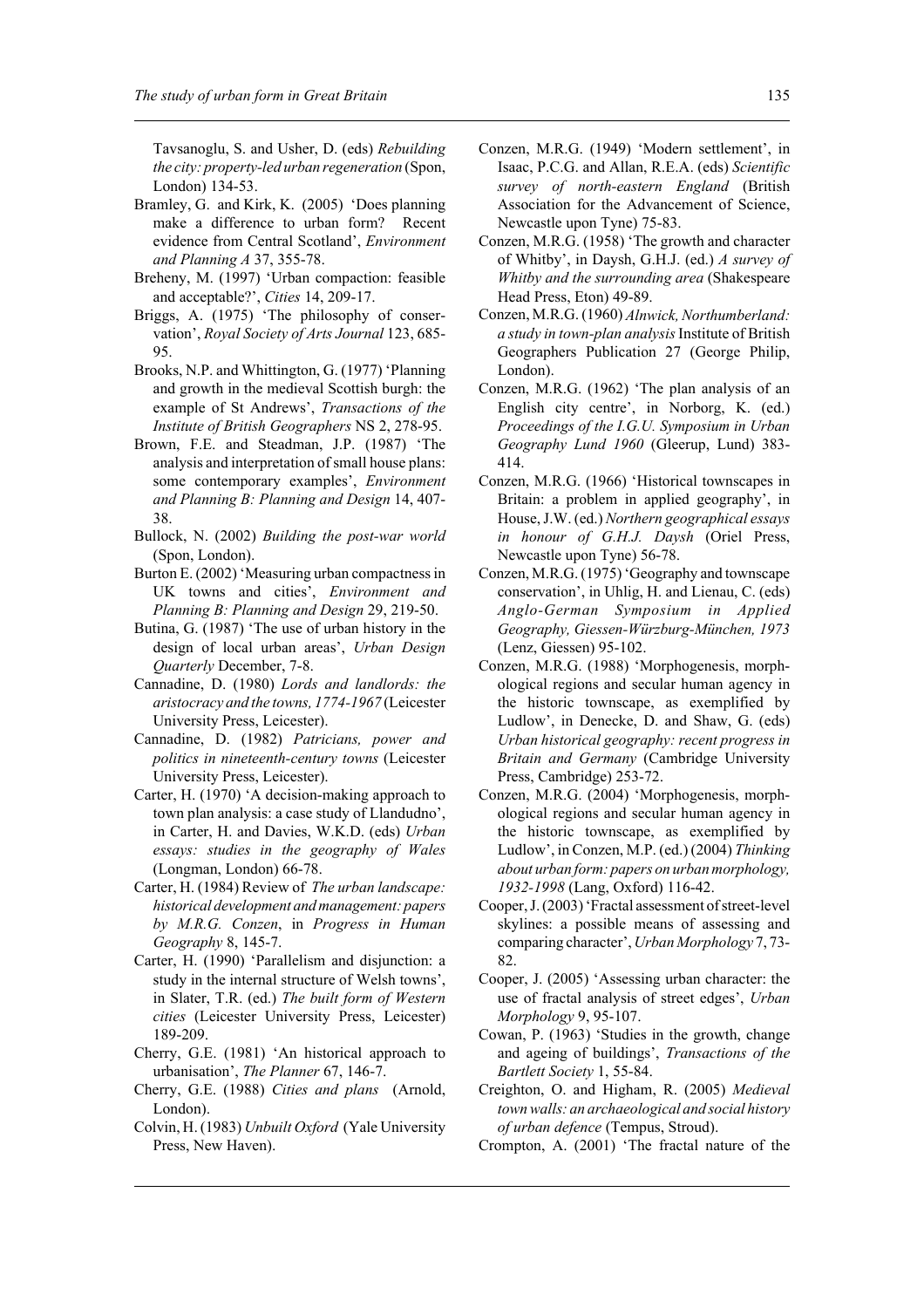everyday environment', *Environment and Planning B: Planning and Design* 28, 243-54.

- Cullen, G. (1949) 'Townscape casebook', *Architectural Review* 95, 125-9.
- Cullen, G. (1961) *Townscape* (Architectural Press, London).
- Davies, W.K.D. (1968) 'The morphology of central places: a case study', *Annals of the Association of American Geographers* 58, 91-110.
- Department for Transport, Local Government and the Regions (2001) *Better places to live: by design: a companion guide to PPG3* (Thomas Telford, London).
- Dickinson, R.E. (1934) 'The town plans of East Anglia: a study in urban morphology', *Geography* 19, 37-50.
- Dyer, C. and Slater, T.R. (2000) 'The Midlands', in Palliser, D.M. (ed.) *The Cambridge urban history of Britain 1* (Cambridge University Press, Cambridge) 609-38.
- Dyos, H.J. (1961) *Victorian suburb: a study of the growth of Camberwell* (Leicester University Press, Leicester).
- Dyos, H.J. (1968) 'The speculative builders and developers of Victorian London', *Victorian Studies* 11, 641-79.
- Erten, S. (2004) 'In pursuit of cultural continuity: the *Architectural Review* 1947-1971', unpublished PhD thesis, Massachusetts Institute of Technology.
- Esher, L. (1981) *A broken wave: the rebuilding of England 1940-1980* (Allen Lane, London).
- Faulkner, P.A. (1978) 'A philosophy for the preservation of our historic heritage', *Royal Society of Arts Journal* 126, 452-80.
- Fielding, T. and Halford, S. (1990) *Patterns and processes of urban change in the United Kingdom* (HMSO, London).
- Freeman, M. (1988) 'Developers, architects and building styles: post-war redevelopment in two town centres', *Transactions of the Institute of British Geographers* NS 13, 131-47.
- Freeman, M. (1990) 'Commercial building development: the agents of change', in Slater, T.R. (ed.) *The built form of Western cities* (Leicester University Press, Leicester) 253-76.
- Gaskell, S.M. (1983) *Building control: national legislation and the introduction of local byelaws in Victorian England* (Bedford Square Press, London).
- Gauthiez, B. (2004) 'The history of urban morphology', *Urban Morphology* 8, 71-89.
- Gebauer, M. and Samuels, I. (1981) *Urban morphology: an introduction* Joint Centre for Urban Design, Research Note 8 (Oxford

Polytechnic, Oxford).

- Gold, J.R. and Gold, M. (1990) ''A place of delightful prospects': promotional imagery and the selling of suburbia', in Zonn, L. (ed.) *Place images in media* (Rowman and Littlefield, Savage, MD) 159-83.
- Gordon, G. (1981) 'The historico-geographic explanation of urban morphology: a discussion of some Scottish evidence', *Scottish Geographical Magazine* 79, 16-26.
- Gordon, G. (1982) 'Management and conservation of the Scottish city', in Gordon, G. (ed.) *Perspectives of the Scottish city* (Aberdeen University Press, Aberdeen) 236-79
- Gordon, G. (1990) 'The morphological development of Scottish cities from Georgian to modern times', in Slater, T.R. (ed.) *The built form of Western cities* (Leicester University Press, Leicester) 210-32.
- Grant, M. (1991) 'Issue: integrated software system for the urban environment', *Environment and Planning B: Planning and Design* 18, 33-8.
- Grimshaw, P.N., Shepherd, M.J. and Wilmott, A.J. (1970) 'An analysis of cluster analysis by computer to the study of urban morphology', *Transactions of the Institute of British Geographers* 51, 143-62.
- Hall, A.C. (1990) 'Generating urban design objectives for local areas: a methodology and case study application to Chelmsford, Essex', *Town Planning Review* 61, 287-309.
- Hall, A.C. (1997) 'Dealing with incremental change: an application of urban morphology to design control', *Journal of Urban Design* 2, 221-39.
- Hall, A.C. (2000) 'A new paradigm for local development plans', *Urban Design International* 5, 123-40.
- Hall, T. (1995) 'Visual reality', *Planning Week* 16 March, 16-17.
- Handlin, O. and Burchard, J. (eds) (1963) *The historian and the city* (Cambridge, Mass).
- Hanson, J. (1989) 'Order and structure in urban design: the plans for the rebuilding of London after the Great Fire of 1666', *Ekistiks* 56, 22-42.
- Hanson, J. (2000) 'Urban transformations: a history of design ideas', *Urban Design International* 5, 97-122.
- Higgins, J.P.P. (1996) *Industrialisation and urban morphogenesis: the economics of capitalism and the production of urban space in Newtown* School of Geography, Urban Morphology Research Monograph 2 (University of Birmingham, Birmingham).
- Hillier, B. (1989) 'The architecture of the urban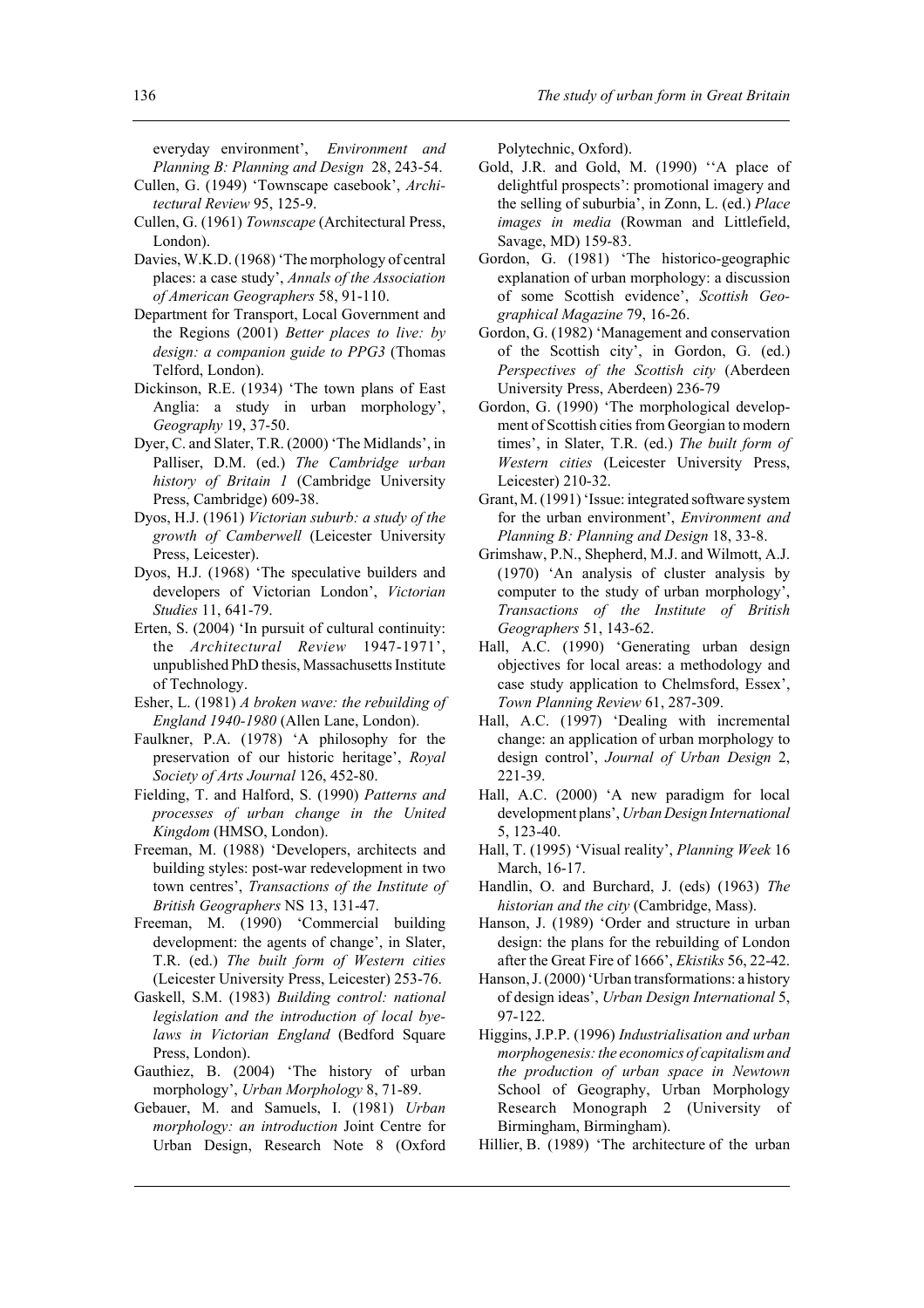object', *Ekistiks* 56, 5-21.

- Hillier, B. (1996) *Space is the machine* (Cambridge University Press, Cambridge).
- Hillier, B. (1999) 'The hidden geometry of deformed grids: or, why space syntax works, when it looks as though it shouldn't', *Environment and Planning B: Planning and Design* 26, 169-91.
- Hillier, B. and Hanson, J. (1984) *The social logic of space* (Cambridge University Press, Cambridge).
- Hillier, B., Hanson, J., Peponis, J., Hudson, J. and Burdett, R. (1983) 'Space syntax: a different architectural perspective', *The Architects' Journal* 178, 47-67.
- Hillier, B. and Penn, A. (2004) 'Rejoinder to Carlo Ratti', *Environment and Planning B: Planning and Design* 31, 501-11.
- HRH The Prince of Wales (1989) *A vision of Britain* (Doubleday, London).
- Holtier, S., Steadman, J.P. and Smith, M.G. (2000) 'Three-dimensional representation of urban built form in a GIS', *Environment and Planning B: Planning and Design* 27, 51-72.
- Hooper, A. (1985) *The role of landed property in the production of the built environment* Bartlett School, BISS Paper 6 (University College, London).
- Hope, W.H. St J. (1909) 'The ancient topography of Ludlow', *Archaeologia* 61, 383-9.
- House, J.W. and Fullerton, B. (1955) 'City street: a half-century of change in Northumberland Street-Pilgrim Street, Newcastle upon Tyne, 1891-1955', *Planning Outlook* 3 (4), 3-25.
- Hubbard, P.J. (1994) 'Professional vs lay tastes in design control – an empirical investigation', *Planning Practice and Research* 9, 271-87.
- Hubbard, P.J. (1996) 'Re-imaging the city: the transformation of Birmingham's urban landscape', *Geography* 81, 26-36.
- Hughes, T.H. and Lamborn, E.A.G. (1923) *Towns and town planning ancient and modern* (Clarendon Press, Oxford).
- Jacobs, J.M. (1992) 'Cultures of the past and urban transformation: the Spitalfields market redevelopment in East London', in Anderson, K. and Gale, F. (eds) *Inventing places: studies in cultural geography* (Longman, Melbourne) 194- 214.
- Johns, E. (1965) *British townscapes* (Arnold, London).
- Johnston, R.J. (1984) 'The world is our oyster', *Transactions of the Institute of British Geographers* NS 9, 443-59.
- Johnston, R.J. (1991) 'A place for everything and

everything in its place', *Transactions of the Institute of British Geographers* NS 16, 131-47.

- Jones, A.N. (1991) 'The management of residential townscapes', unpublished PhD thesis, University of Birmingham.
- Jones, P. (2004) 'Historical continuity and post-1945 urban redevelopment: the example of Lee Bank, Birmingham, UK', *Planning Perspectives* 19, 365-89.
- Kellett, J.R. (1961) 'Property speculators and the building of Glasgow', *Scottish Journal of Political Economy* 8, 211-32.
- King, H.W.H. (1962) 'Whither urban geography? Some signposts from the Australian scene', in Norborg, K. (ed.) *Proceedings of the I.G.U. Symposium in Urban Geography, Lund, 1960* (Gleerup, Lund) 275-84.
- Kropf, K.S. (1993) 'The definition of built form in urban morphology', unpublished PhD thesis, University of Birmingham.
- Larkham, P.J. (1988a) 'Agents and types of change in the conserved townscape', *Transactions of the Institute of British Geographers* NS 13, 148-64.
- Larkham, P.J. (1988b) 'Changing conservation areas in the English midlands: evidence from local planning records', *Urban Geography* 9, 445-65.
- Larkham, P.J. (1990a) 'The concept of delay in development control', *Planning Outlook* 33, 101-7.
- Larkham, P.J. (1990b) 'Conservation and the management of historical townscapes', in Slater, T.R. (ed.) *The built form of Western cities* (Leicester University Press, Leicester) 349-69.
- Larkham, P.J. (1992) 'Conservation and the changing urban landscape', *Progress in Planning* 37, 85-181.
- Larkham, P.J. (1995) 'Constraints of urban history and form upon redevelopment', *Geography* 80, 111-24.
- Larkham, P.J. (1996) *Conservation and the city* (Routledge, London).
- Larkham, P.J. (1997) 'Remaking cities: images, control, and postwar replanning in the United Kingdom', *Environment and Planning B: Planning and Design* 24, 741-59.
- Larkham, P.J. (2000) 'Residents' attitudes to conservation', *Journal of Architectural Conservation* 6, 73-89.
- Larkham, P.J. (2001) *Regulation and the shaping of urban form in the UK* School of Planning and Housing, Working Paper 83 (University of Central England, Birmingham).
- Larkham, P.J. (2002) 'Reconstructing the industrial town: wartime Wolverhampton', Urban History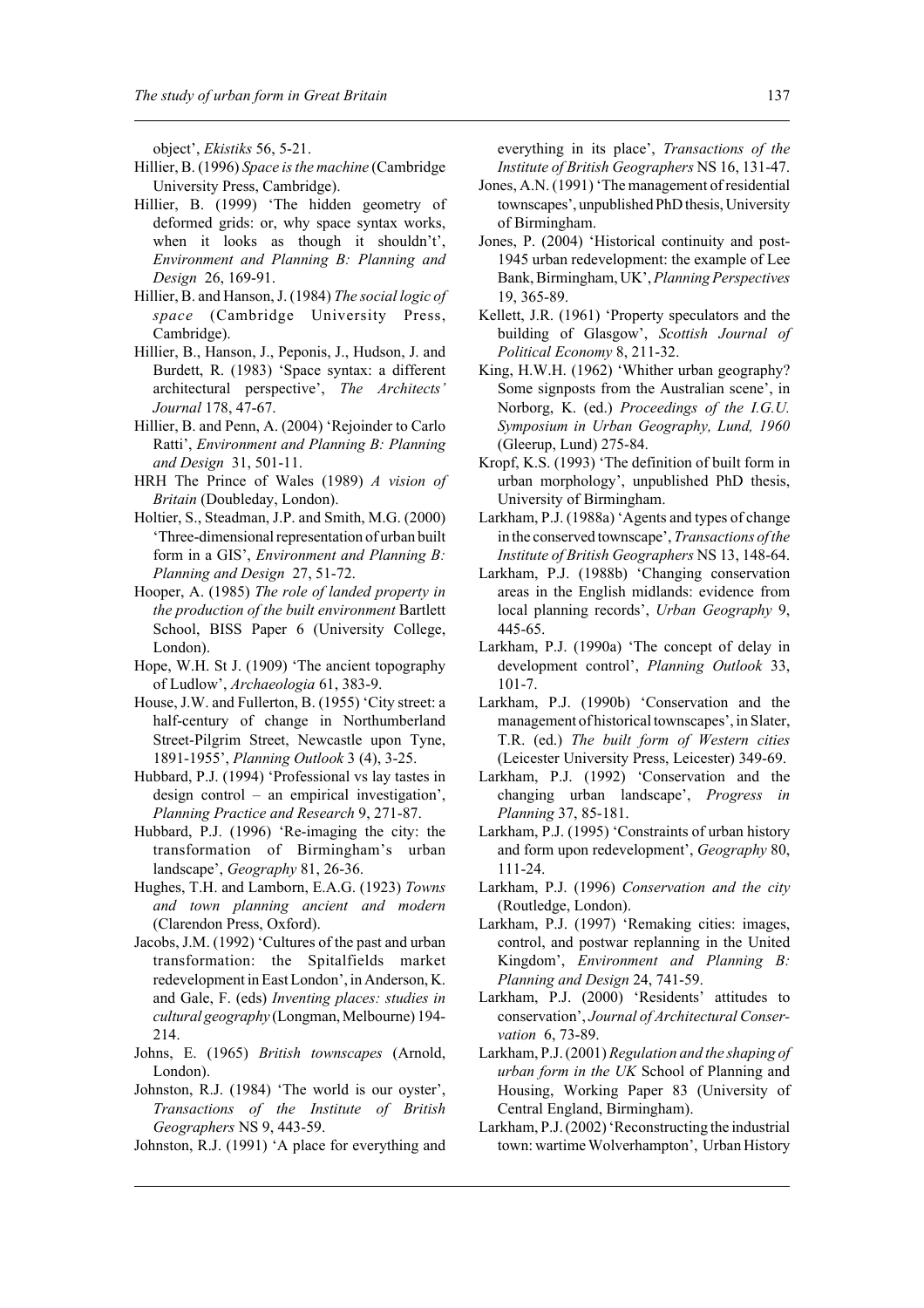29, 388-409.

- Larkham, P.J. (2003) 'London', in Kim, K.-J. (ed.) *International urban form study: development pattern and density of selected world cities* (Seoul Development Institute, Seoul) 289-440*.*
- Larkham, P.J. (2004a) 'Rise of the 'civic centre' in English urban form and design', *Urban Design International* 9, 3-15.
- Larkham, P.J. (2004b) 'Conserving the suburb: mechanisms, tensions, and results', in Stanilov, K. and Scheer, B.C. (eds) *Suburban form: an international perspective* (Routledge, London) 241-62.
- Larkham, P.J. and Freeman, M. (1988) 'Twentiethcentury British commercial architecture', *Journal of Cultural Geography* 9, 1-16.
- Larkham, P.J. and Jones, A.N. (1991) *A glossary of urban form* Institute of British Geographers Historical Geography Research Series 26 (GeoBooks, Norwich).
- Larkham, P.J. and Jones, A.N. (1993a) *The character of conservation areas* (Royal Town Planning Institute, London).
- Larkham, P.J. and Jones, A.N. (1993b) 'Strategies for increasing residential density', *Housing Studies* 8, 83-97.
- Larkham, P.J. and Lilley, K.D. (2001) 'Introduction: a context for studying wartime and post-war reconstruction plans', in Larkham, P.J. and Lilley, K.D. *Planning the 'city of tomorrow': British reconstruction planning, 1939-1952: an annotated bibliography* (Inch, Pickering).
- Larkham, P.J. and Lilley, K.D. (2003) 'Plans, planners and city images: place promotion and civic boosterism in British reconstruction planning', *Urban History* 30, 183-205.
- Levy, A. (2005) 'New orientations in urban morphology', *Urban Morphology* 9, 50-3.
- Lewis, C.R. and Wheatley, S. (1999-2000) 'The beginnings of middle-class suburbanisation in a small town: a case study of Aberystwyth, c. 1870-1930', *The National Library of Wales Journal* 31, 45-64.
- Lilley, K.D. (1994) 'Coventry's topographical development: the impact of the Priory', in Demidowicz, G. (ed.), *Coventry's first cathedral* (Watkins, Stamford) 72-96.
- Lilley, K.D. (1995) *The Norman town in Dyfed* School of Geography, Urban Morphology Research Monograph 1 (University of Birmingham, Birmingham).
- Lilley, K.D. (1998a) 'Taking measures across the medieval landscape: aspects of urban design before the Renaissance', *Urban Morphology* 2,

82-92.

- Lilley, K.D. (1998b) 'Geometry, urban planning and town design in the high Middle Ages', *Planning History* 20, 7-15.
- Lilley, K.D. (1998c) 'Urban design in medieval Coventry: the planning of Much and Little Park Streets within the Earl of Chester's fee', *Midland History* 23, 1-20.
- Lilley, K.D. (1999a) *Norman towns in southern England: urban morphogenesis in Hampshire and the Isle of Wight, 1066-1215* School of Geography and Environmental Sciences, Urban Morphology Research Monograph 5 (University of Birmingham, Birmingham).
- Lilley, K.D. (1999b) 'Geometry and medieval town planning: a reply', *Urban Morphology* 3, 111- 14.
- Lilley, K.D. (1999c) *Modernising the medieval city: urban design and civic improvement in the Middle Ages* Department of Geography Research Paper (Royal Holloway, University of London, London).
- Lilley, K.D. (2001) 'Urban planning and the design of new towns in the middle ages: the earls of Devon and their 'new towns'', *Planning Perspectives* 16, 1-24.
- Lilley, K.D. (2002) *Urban life in the Middle Ages, 1000-1450* (Palgrave, Basingstoke).
- Lilley, K.D., Lloyd, C., Trick, S. and Graham, C. (2005) 'Mapping and analysing medieval built form using GPS and GIS', *Urban Morphology* 9, 5-15.
- Lockhart, D.G. (1980) 'Scottish village plans: a preliminary analysis', *Scottish Geographical Magazine* 96, 141-57.
- Loftman, P. and Nevin, B. (1996) 'Going for growth: prestige projects in three British cities', *Urban Studies* 33, 991-1019.
- Lowndes, M. and Murray, K. (1988) 'Monumental dilemmas – and the development of rules of thumb for urban designers', *The Planner* 74 (3), 20-3.
- Luffrum, J.M. (1981) 'The building fabric of the central areas of small towns in rural England: interurban variations and relationships', *Urban Geography* 2, 161-77.
- Martin, G.H. (1968) 'The town as a palimpsest', in Dyos, H.J. (ed.) *The study of urban history* (Edward Arnold, London) 155-69.
- McDonald, S. (1984) 'The Scottish Development Agency and the Scottish townscape', *Town Planning Review* 55, 352-67.
- McNamara, P.F. (1984) 'The role of estate agents in the residential development process', *Land Development Studies* 1, 101-12.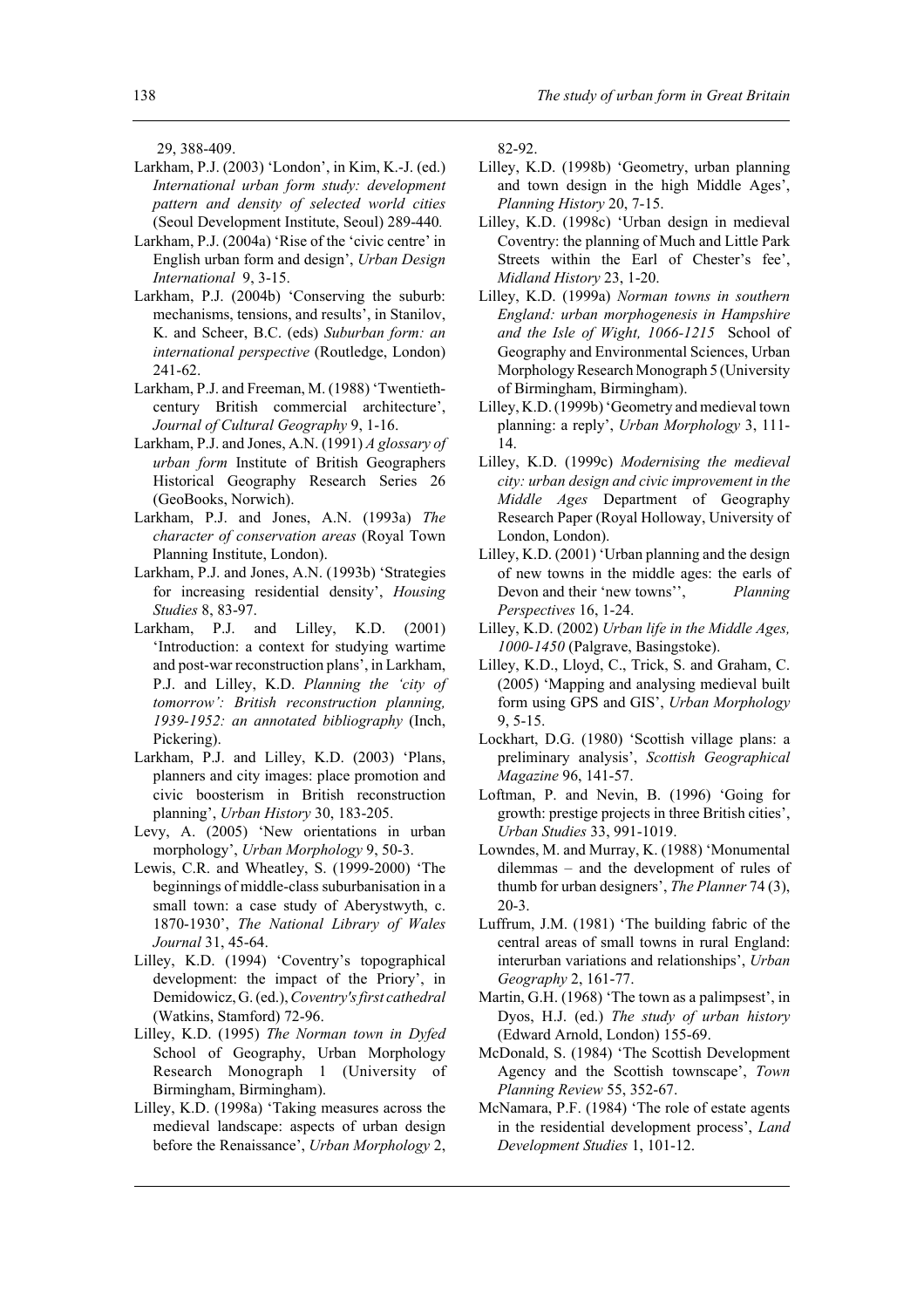- McNamara, P.F. and Healey, P. (1984) 'The limitations of development control data in planning research', *Town Planning Review* 55, 91- 101.
- Morris, C.J. (1980) 'Townscape images', in Kain, R.J.P. (ed.) *Planning for conservation* (Mansell, London), 259-87.
- Mortimore, M.J. (1969) 'Landownership and urban growth in Bradford and its environs in the West Riding conurbation, 1850-1950', *Transactions of the Institute of British Geographers* 46, 105-19.
- Moudon, A.V. (1997) 'Urban morphology as an emerging interdisciplinary field', *Urban Morphology* 1, 3-10.
- Muthesius, S. (1982) *The English terraced house* (Yale University Press, New Haven).
- O'Brien, C. (1997) 'Form, function and sign: signifying the past in urban waterfront regeneration', *Journal of Urban Design* 2, 163-78.
- Openshaw, S. (1973) *A theory of the morphological and functional development of the townscape in an historical context* Department of Geography seminar paper 24 (University of Newcastle upon Tyne, Newcastle upon Tyne).
- Pacione, M. (1991) 'Development pressure and the production of the built environment in the urban fringe', *Scottish Geographical Magazine* 107, 162-9.
- Palliser, D.M., Slater, T.R. and Dennison, P. (2000) 'The topography of towns 600-1300', in Palliser, D.M. (ed.) (2000) *The Cambridge urban history of Britain 1* (Cambridge University Press, Cambridge) 153-86.
- Parfect, M. And Power, G. (1997) *Planning for urban quality* (Routledge, London).
- Parry Lewis, J. (1965) *Building cycles and Britain's growth* (Macmillan, London).
- Punter, J.V. (1985) *Office development in the Borough of Reading 1954-1984: a case study of the role of aesthetic control within the planning process* Working Papers in Land Management and Development Environmental Policy 6 (University of Reading, Reading).
- Punter, J.V. (1986) 'The contradictions of aesthetic control under the Conservatives', *Planning Practice and Research* 1, 8-13.
- Punter, J.V. (1990) *Design control in Bristol, 1940- 1990* (Redcliffe, Bristol).
- Ratti, C. (2004) 'Space syntax: some inconsistencies', *Environment and Planning B: Planning and Design* 31, 487-99.
- Roberts, B.K. (1987) *The making of the English village* (Longman, Harlow).
- Robertson, L. (1992) *The use of fractals in urban design* (Joint Centre for Urban Design, Oxford

Brookes University, Oxford).

- Rock Townsend (1990) *Royal Leamington Spa: a design framework in an historic town* (Warwick District Council, Warwick, and English Heritage, London).
- Rodger, R.G. (1979a) 'The law and urban change: some nineteenth century Scottish evidence', *Urban History Yearbook* 77-89.
- Rodger, R.G. (1979b) 'The building cycle and the urban fringe in Victorian cities: another comment', *Journal of Historical Geography* 5, 72-8.
- Rodger, R.G. (1981) 'Sources and methods of urban studies: the contribution of building records', *Area* 13, 315-21.
- Rodger, R.G. (2001) *The transformation of Edinburgh: land, property and trust in the nineteenth century* (Cambridge University Press, Cambridge).
- Rowley, T. (2001) *The Welsh border: archaeology, history and landscape* (Tempus, Stroud).
- Samuels, I. (1985) *Urban morphology in design*, Joint Centre for Urban Design, Research Note 14 (Oxford Polytechnic, Oxford).
- Scrase, A.J. (1989) 'Development and change in burgage plots: the example of Wells', *Journal of Historical Geography*, 15, 349-65.
- Sellgren, J. (1990) 'Development-control data for planning research: the use of aggregated development-control records', *Environment and Planning B: Planning and Design* 17, 23-37.
- Sharp, T. (1968) *Town and townscape* (Murray, London).
- Sheppard, J.A. (1974) 'Metrological analysis of regular village plans in Yorkshire', *Agricultural History Review* 22, 118-35.
- Short, J.R. (1989) 'Yuppies, yuffies and the new urban order', *Transactions of the Institute of British Geographers* NS 14, 173-88.
- Slater, T.R. (1978) 'Family, society and the ornamental villa on the fringes of English country towns', *Journal of Historical Geography* 4, 129- 44.
- Slater, T.R. (1981) 'The analysis of burgage patterns in medieval towns', *Area* 13, 211-16.
- Slater, T.R. (1986a) 'Wolverhampton: central place to medieval borough', in Slater, T.R. and Hooke, D. *Anglo-Saxon Wolverhampton and its monastery* (Wolverhampton Metropolitan Borough Council, Wolverhampton).
- Slater, T.R. (1986b) 'The topography and planning of medieval Lichfield: a critique', *Transactions of the South Staffordshire Archaeological and Historical Society* 16, 11-35.
- Slater, T.R. (1987) 'Ideal and reality in English episcopal medieval town planning', *Transactions*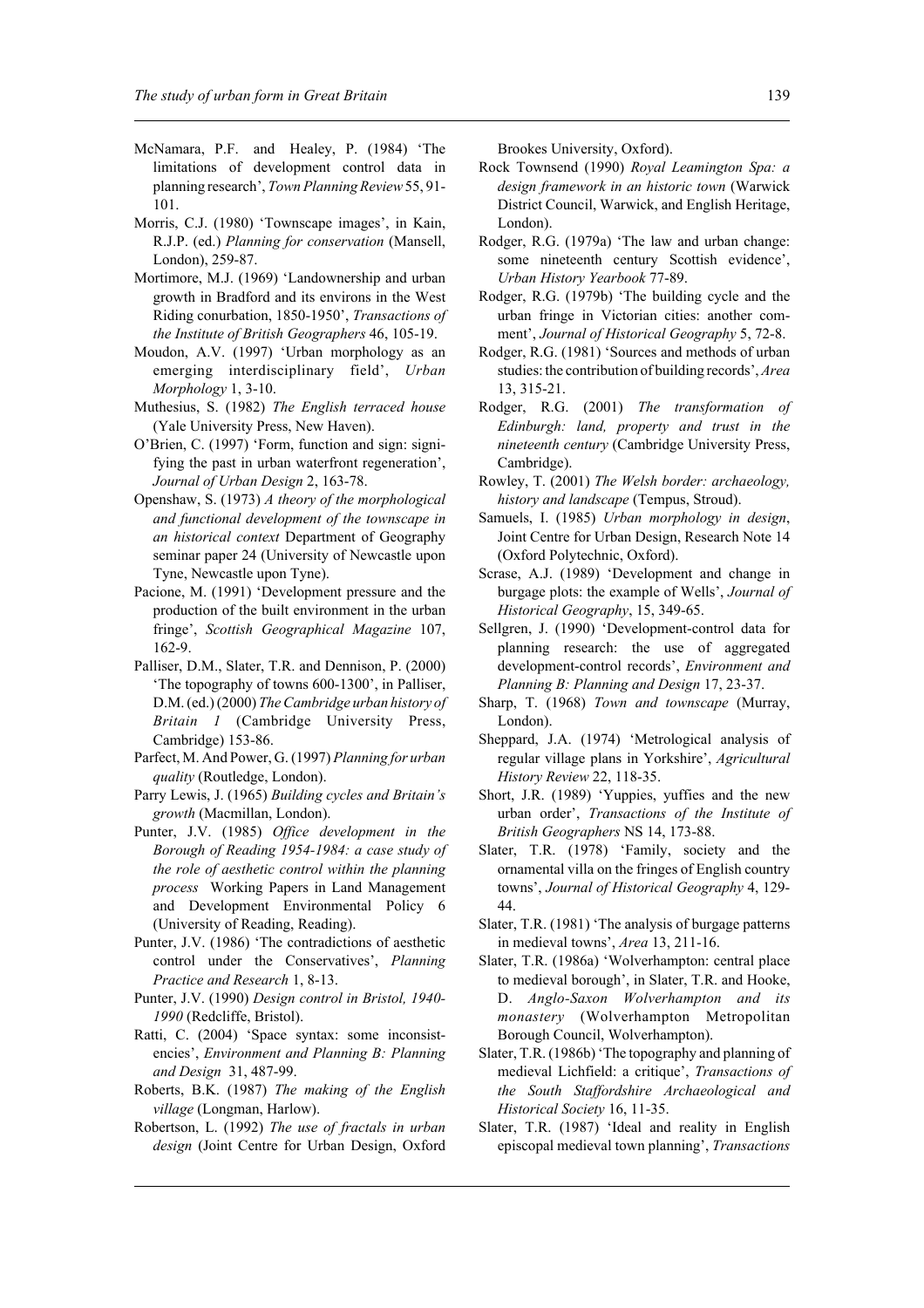*of the Institute of British Geographers* NS 12, 191-203.

- Slater, T.R. (1988) 'English medieval town planning', in Denecke, D. and Shaw, G. (eds) *Urban historical geography: recent progress in Britain and Germany* (Cambridge University Press, Cambridge) 93-105.
- Slater, T.R. (1989) 'Doncaster's town plan: an analysis', in Buckland, P.C., Magilton, J.R. and Hayfield, C. (eds) *The archaeology of Doncaster 2: the medieval and later town* BAR British Series 202(i) (British Archaeological Reports, Oxford) 43-61.
- Slater, T.R. (1990a) 'Starting again: recollections of an urban morphologist', in Slater, T.R. (ed.) *The built form of Western cities* (Leicester University Press, Leicester) 23-36.
- Slater, T.R. (1990b) 'English medieval new towns with composite plans: evidence from the Midlands', in Slater, T.R. (ed.) *The built form of Western cities* (Leicester University Press, Leicester) 60-82.
- Slater, T.R. (1996) 'Medieval town-founding on the estates of the Benedictine Order in England', in Eliassen, F.-E. and Ersland, G.A. (eds) *Power, profit and urban land: landownership in medieval and early-modern Northern Europe* (Scolar, Aldershot) 70-93.
- Slater, T.R. (1998) 'Benedictine town planning in medieval England: evidence from St Albans', in Slater, T.R. and Rosser, G. (eds) *The church in the medieval town* (Ashgate, Aldershot) 155-76.
- Slater, T.R. (1999) 'Geometry and medieval town planning', *Urban Morphology* 3, 107-11.
- Slater, T.R. (2000) 'The south-west of England', in Palliser, D.M. (ed.) *The Cambridge urban history of Britain 1* (Cambridge University Press, Cambridge) 583-607.
- Smailes, A.E. (1955) 'Some reflections on the geographical description and analysis of townscapes', *Transactions and Papers of the Institute of British Geographers* 21, 99-115.
- Springett, J. (1982) 'Landowners and urban development: the Ramsden Estate and nineteenth-century Huddersfield', *Journal of Historical Geography* 8, 129-44.
- Steadman, P. (2004) 'Developments in space syntax', *Environment and Planning B* 31, 483-6.
- Steadman, P., Brown, F. and Rickaby, P. (1991) 'Studies in the morphology of the English building stock', *Environment and Planning B: Planning and Design* 18, 85-98.
- Stedman, M.B. (1958) 'The townscape of Birmingham in 1956', *Transactions and Papers of the Institute of British Geographers* 25, 225-38.
- Talbot, R. (1984) 'The analysis of modern residential townscape: a comparative study of 52 settlements in northern England and southern Scotland', unpublished PhD thesis, University of Birmingham.
- Thorpe, H. (1954) 'The city of Lichfield: a study of its form and function', *Staffordshire Historical Collections for 1950-51*, 139-211.
- Thurston, H.S. (1953) 'The urban regions of St Albans', *Transactions and Papers of the Institute of British Geographers* 19, 107-21.
- Tout, T.F. (1917) 'Mediaeval town planning', *Bulletin of the John Rylands Library* 4, 3-35.
- Trowell, F. (1985) 'Speculative housing development in the suburb of Headingley, Leeds, 1838-1914', *Publications of the Thoresby Society* 59, 50-118.
- UK Government (2000) *Our towns and cities: the future: delivering an urban renaissance* Urban White Paper, Cm 4911 (Stationery Office, London).
- Urban Task Force (1999) *Towards an urban renaissance* Final report of the Urban Task Force chaired by Lord Rogers (Spon, London).
- Vilagrasa, J. (1990) *Centre històric i activitat commercial: Worcester 1947-1988* Espai/Temps 7 (Departament de Geografia i Història, Estudi General de Lleida).
- Vilagrasa, J. and Larkham, P.J. (1995) 'Post-war redevelopment and conservation in Britain: ideal and reality in the historic core of Worcester', *Planning Perspectives* 10, 149-72.
- Waller, J. (ed.) (2000) *The English urban landscape* (Oxford University Press, Oxford).
- Watson, J.W. (1959) 'Relict geography in an urban community', in Miller, R. and Watson, J.W. (eds) *Geographical essays in memory of Alan G. Ogilvie* (Nelson, London) 110-43.
- Weber, M. (1955) 'A new index of residential construction and long cycles in housebuilding in Great Britain', *Scottish Journal of Political Economy* 2, 104-32.
- Whitehand, J.W.R. (1967) 'Fringe belts: a neglected aspect of urban geography', *Transactions of the Institute of British Geographers* 41, 223-33.
- Whitehand, J.W.R. (1972) 'Building cycles and the spatial pattern of urban growth', *Transactions of the Institute of British Geographers* 56, 39-55.
- Whitehand, J.W.R. (1975) 'Building activity and intensity of development at the urban fringe: the case of a London suburb in the nineteenth century', *Journal of Historical Geography* 1, 211-24.
- Whitehand, J.W.R. (1977) 'The basis for an historicogeographical theory of urban form', *Transactions of the Institute of British Geographers* NS 2, 400-16.
- Whitehand, J.W.R. (1979) 'The study of variations in the building fabric of town centres: procedural problems and preliminary findings in southern